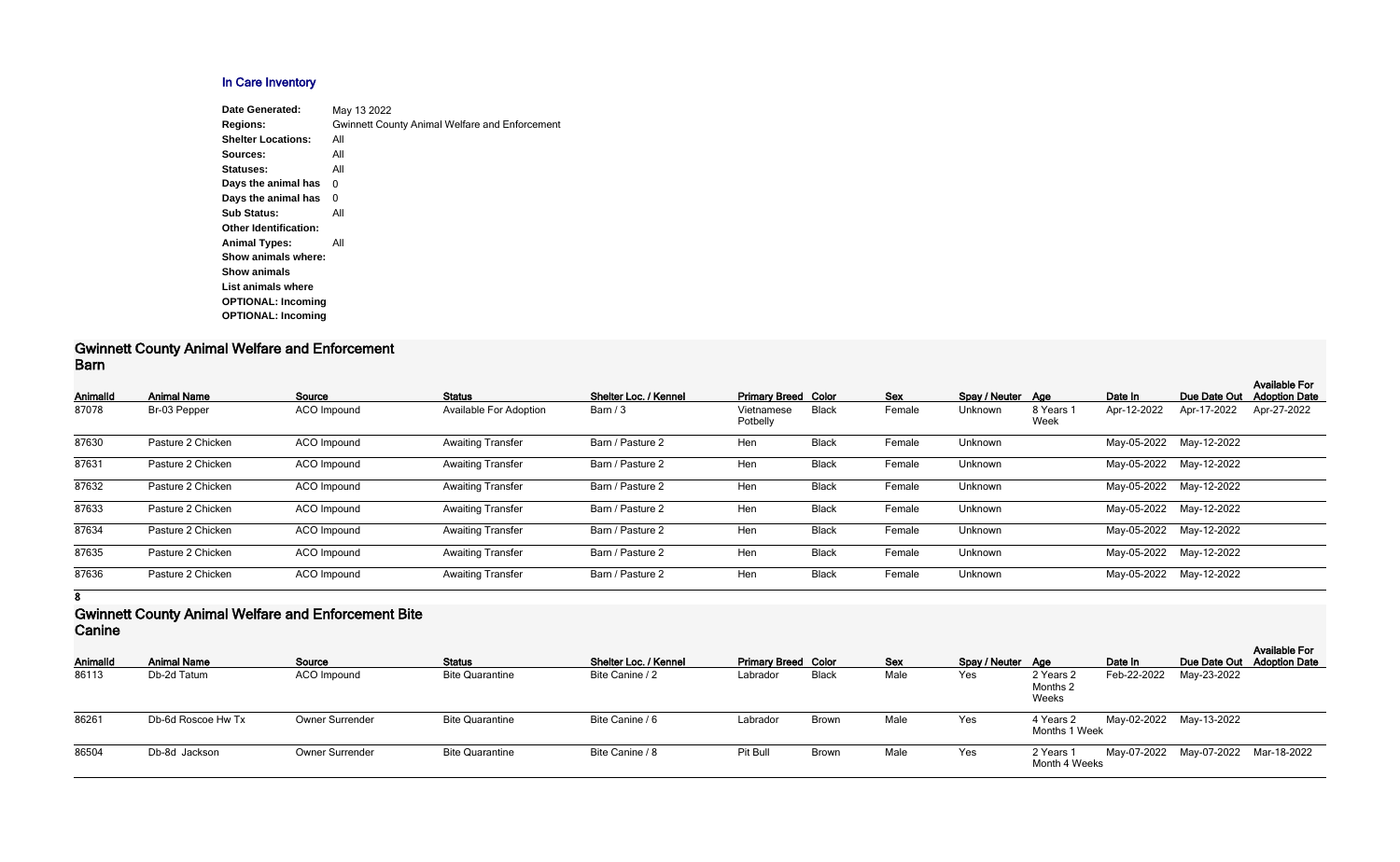| Unknown | 3 Years 1<br>Month         | Apr-07-2022 | Apr-18-2022 |
|---------|----------------------------|-------------|-------------|
| Yes     | 2 Years 1<br>Month         | May-05-2022 | May-16-2022 |
| Unknown | 4 Years 1<br>Week (approx) | May-03-2022 | May-03-2022 |
| Yes     | 5 Years 9<br><b>Months</b> | May-09-2022 | Jun-01-2022 |
| Unknown | 1 Year                     | May-11-2022 | May-18-2022 |

| 86959 | Db-9d Rubbel | ACO Impound            | Protective Custody/Hold | Bite Canine / 9 | Pit Bull             | Grey | Male   | Unknown | 3 Years<br>Month           | Apr-07-2022 | Apr-18-2022 |
|-------|--------------|------------------------|-------------------------|-----------------|----------------------|------|--------|---------|----------------------------|-------------|-------------|
| 87031 | Db-07d Flame | <b>Owner Surrender</b> | <b>Bite Quarantine</b>  | Bite Canine / 7 | Siberian Husky Brown |      | Female | Yes     | 2 Years<br>Month           | May-05-2022 | May-16-2022 |
| 87570 | Db-1c King   | ACO Impound            | Protective Custody/Hold | Bite Canine / 1 | Pit Bull             | Tan  | Male   | Unknown | 4 Years 1<br>Week (approx) | May-03-2022 | May-03-2022 |
| 87693 | Db-4d Mochi  | ACO Impound            | Protective Custody/Hold | Bite Canine / 4 | Shiba Inu            | Red  | Male   | Yes     | 5 Years 9<br>Months        | May-09-2022 | Jun-01-2022 |
| 87787 | Db-03d Max   | ACO Impound            | <b>Bite Quarantine</b>  | Bite Canine / 3 | Siberian Husky White |      | Male   | Unknown | 1 Year                     | May-11-2022 | May-18-2022 |

# **Gwinnett County Animal Welfare and Enforcement Bite Feline**

| <b>AnimalId</b> | <b>Animal Name</b> | Source             | <b>Status</b>          | Shelter Loc. / Kennel | <b>Primary Breed Color</b> |            | Sev  | Spay / Neuter Age |          | Date In                 | Due Date Out Adoption Date | <b>Available For</b> |
|-----------------|--------------------|--------------------|------------------------|-----------------------|----------------------------|------------|------|-------------------|----------|-------------------------|----------------------------|----------------------|
| 87771           | Cb-01 Levi         | <b>ACO Impound</b> | <b>Bite Quarantine</b> | Bite Feline / 1       | Domestic<br>Medium Hair    | Grey Tabby | Male | No                | 7 Months | May-10-2022 May-21-2022 |                            |                      |

**1**

# **Gwinnett County Animal Welfare and Enforcement Canine Pod 1 - Large Canine**

| <b>AnimalId</b> | <b>Animal Name</b>   | Source                 | <b>Status</b>                 | Shelter Loc. / Kennel                          | <b>Primary Breed Color</b>  |                      | <b>Sex</b> | Spay / Neuter Age |                                            | Date In     | Due Date Out | <b>Available For</b><br><b>Adoption Date</b> |
|-----------------|----------------------|------------------------|-------------------------------|------------------------------------------------|-----------------------------|----------------------|------------|-------------------|--------------------------------------------|-------------|--------------|----------------------------------------------|
| 64919           | Pen 115 Marlie       | <b>Owner Surrender</b> | Available For Adoption        | Canine Pod 1 - Large Canine<br>115             | Pit Bull                    | <b>Brindle</b>       | Female     | Yes               | 6 Years 6<br>Months 1 Week<br>(approx)     | Nov-06-2018 | May-07-2022  | May-07-2022                                  |
| 66526           | Pen 127c Bandit      | Owner Surrender        | Available For Adoption        | Canine Pod 1 - Large Canine /<br>127           | Catahoula                   | <b>Brindle</b>       | Male       | Yes               | 5 Years 2<br>Months 1 Week                 | Feb-24-2022 | Feb-24-2022  | Feb-24-2022                                  |
| 75758           | Pen 117 Diesel       | <b>ACO</b> Impound     | <b>Available For Adoption</b> | Canine Pod 1 - Large Canine /<br>117           | <b>Pit Bull</b>             | <b>Tiger Brindle</b> | Male       | Yes               | 6 Years 8<br>Months 1 Week<br>(approx)     | Mar-28-2022 | Apr-07-2022  | Apr-08-2022                                  |
| 80395           | Pen 124c Jethro      | <b>Owner Surrender</b> | Available For Adoption        | Canine Pod 1 - Large Canine / Pit Bull<br>124  |                             | Grey                 | Male       | Yes               | 2 Years 11<br>Months 1 Week                | Apr-06-2022 | Apr-06-2022  | Apr-06-2022                                  |
| 83389           | Pen 125 Jellal       | <b>ACO</b> Impound     | <b>Available For Adoption</b> | Canine Pod 1 - Large Canine /<br>125           | American Pit<br><b>Bull</b> | <b>Black</b>         | Male       | Yes               | 3 Years 7<br>Months 1 Week                 | Mar-21-2022 | Mar-22-2022  | Mar-22-2022                                  |
| 84800           | Pen 118 Leia         | Owner Surrender - ACO  | <b>Available For Adoption</b> | Canine Pod 1 - Large Canine /<br>118           | Pit Bull                    | Tan                  | Female     | Yes               | 7 Years 5<br>Months                        | Dec-23-2021 | Dec-23-2021  | Dec-18-2021                                  |
| 85281           | Pen 101 Chance Hw Tx | Owner Surrender        | Available For Adoption        | Canine Pod 1 - Large Canine /<br>101           | American Pit<br><b>Bull</b> | <b>Black</b>         | Male       | Yes               | 7 Years 4<br>Months 1 Week<br>(approx)     | Mar-28-2022 | Mar-28-2022  | Mar-28-2022                                  |
| 85494           | Pen 100c Squirrel    | Owner Surrender        | <b>Available For Adoption</b> | Canine Pod 1 - Large Canine / Dobermann<br>100 |                             | Grey                 | Male       | Yes               | 2 Years 3<br>Months 4<br>Weeks<br>(approx) | Apr-29-2022 | Apr-29-2022  | Jan-19-2022                                  |
| 85586           | Pen 104 Stark        | ACO Impound            | <b>Available For Adoption</b> | Canine Pod 1 - Large Canine / Labrador<br>104  |                             | Red                  | Male       | yes               | 7 Years 2<br>Weeks                         | Jan-24-2022 | Feb-03-2022  | Feb-03-2022                                  |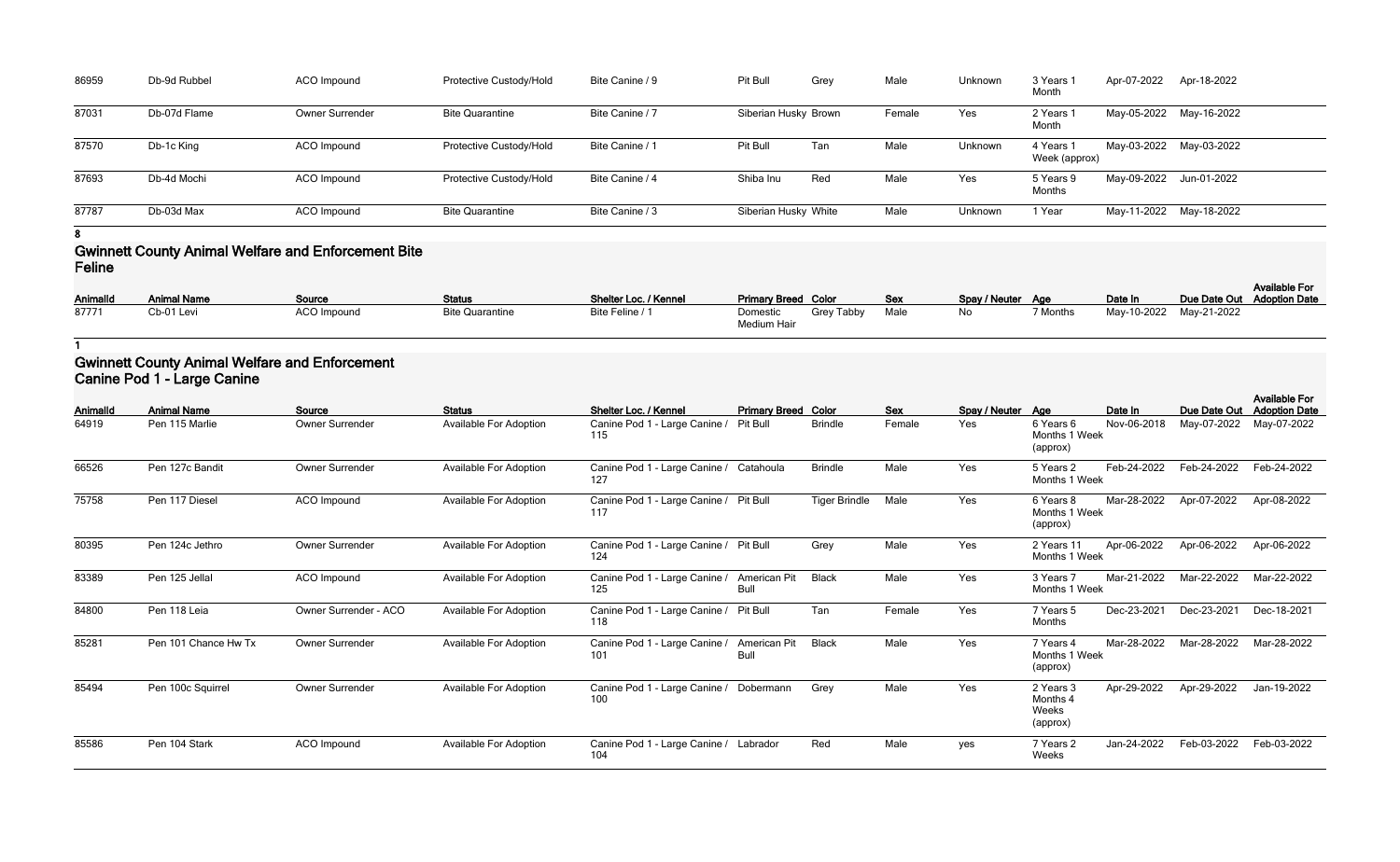| 85763 | Pen 113 Ginnley      | Owner Surrender    | Available For Adoption        | Canine Pod 1 - Large Canine /<br>113          | Shepherd           | <b>Brown</b>        | Male   | Yes | 1 Year 3<br>Months 1 Week              | Apr-16-2022 | Apr-16-2022                         | Feb-07-2022 |
|-------|----------------------|--------------------|-------------------------------|-----------------------------------------------|--------------------|---------------------|--------|-----|----------------------------------------|-------------|-------------------------------------|-------------|
| 85786 | Pen 103c Baxter      | Owner Surrender    | Available For Adoption        | Canine Pod 1 - Large Canine / Labrador<br>103 |                    | White               | Male   | Yes | 7 Years 1<br>Month 4 Weeks             | Apr-04-2022 | Apr-04-2022                         | Apr-04-2022 |
| 86347 | Pen 114 Malibu Hw Tx | ACO Impound        | <b>Available For Adoption</b> | Canine Pod 1 - Large Canine / Pit Bull<br>114 |                    | Tan                 | Female | Yes | 4 Years 2<br>Months 1 Week             | Mar-06-2022 | Mar-11-2022                         |             |
| 86439 | Pen 126 Grouper      | ACO Impound        | Available For Adoption        | Canine Pod 1 - Large Canine / Pit Bull<br>126 |                    | <b>Black</b>        | Male   | Yes | 1 Year 2<br>Months                     | Mar-10-2022 | Mar-13-2022                         | Mar-15-2022 |
| 86666 | Pen 119 Bugz         | <b>ACO</b> Impound | Available For Adoption        | Canine Pod 1 - Large Canine /<br>119          | American<br>Staffy | Tan                 | Male   | Yes | 3 Years 1<br>Month 2 Weeks             | Mar-22-2022 | Mar-25-2022                         | Mar-26-2022 |
| 86699 | Pen 123 Thor         | Owner Surrender    | <b>Available For Adoption</b> | Canine Pod 1 - Large Canine / Pit Bull<br>123 |                    | Tan                 | Male   | Yes | 2 Years 1<br>Month 2 Weeks<br>(approx) | Apr-20-2022 | Apr-20-2022                         | Apr-20-2022 |
| 86705 | Pen 112 Patrick      | ACO Impound        | Available For Adoption        | Canine Pod 1 - Large Canine / Pit Bull<br>112 |                    | <b>Brown</b>        | Male   | Yes | 2 Years 1<br>Month 2 Weeks             | Mar-24-2022 | Mar-28-2022                         | Mar-29-2022 |
| 86793 | Pen 106 Lloyd        | <b>ACO</b> Impound | Available For Adoption        | Canine Pod 1 - Large Canine / Pit Bull<br>106 |                    | <b>Blue Brindle</b> | Male   | Yes | 2 Years 1<br>Month 1 Week              | Mar-30-2022 | Apr-02-2022                         | Apr-02-2022 |
| 86812 | Pen 110 Odessa       | ACO Impound        | Available For Adoption        | Canine Pod 1 - Large Canine / Pit Bull<br>110 |                    | Grey                | Female | Yes | 6 Years 1<br>Month 1 Week              | Apr-01-2022 | Apr-04-2022                         | Apr-05-2022 |
| 87020 | Pen 120 Kai          | <b>ACO</b> Impound | Available For Adoption        | Canine Pod 1 - Large Canine /<br>120          | Boxer              | <b>Brindle</b>      | Female | Yes | 2 Years 1<br>Month                     | Apr-09-2022 | Apr-13-2022                         | Apr-21-2022 |
| 87168 | Pen 107 Cam          | ACO Impound        | Available For Adoption        | Canine Pod 1 - Large Canine / Labrador<br>107 |                    | <b>Brown</b>        | Male   | yes | 3 Years 3<br>Weeks                     | Apr-16-2022 | Apr-20-2022                         | Apr-21-2022 |
| 87224 | Pen 116 Lavato       | ACO Impound        | Available For Adoption        | Canine Pod 1 - Large Canine / Pit Bull<br>116 |                    | <b>Brown</b>        | Female | yes | 3 Years 3<br>Weeks                     | Apr-19-2022 | Apr-22-2022                         | Apr-23-2022 |
| 87298 | Pen 102 Spork        | Owner Surrender    | <b>Available For Adoption</b> | Canine Pod 1 - Large Canine /<br>102          | Boxer              | <b>Brown</b>        | Male   | Yes | 2 Years 3<br>Weeks                     | May-05-2022 | May-05-2022                         | May-05-2022 |
| 87326 | Pen 105 Friday       | ACO Impound        | <b>Available For Adoption</b> | Canine Pod 1 - Large Canine / Labrador<br>105 |                    | Tri Color           | Male   | Yes | 5 Years 2<br>Weeks<br>(approx)         | Apr-25-2022 | May-05-2022                         | May-06-2022 |
| 87417 | Pen 122 Sparky       | <b>ACO</b> Impound | <b>Available For Adoption</b> | Canine Pod 1 - Large Canine / Pit Bull<br>122 |                    | Blue                | Male   | Yes | 2 Years 2<br>Weeks                     | Apr-28-2022 | May-02-2022 May-03-2022             |             |
| 87464 | Pen 111 Tulip        | ACO Impound        | Available For Adoption        | Canine Pod 1 - Large Canine / Pit Bull<br>111 |                    | Red                 | Female | Yes | 2 Years 2<br>Weeks                     | Apr-29-2022 | May-02-2022                         | May-04-2022 |
| 87528 | Pen 109 Farva        | ACO Impound        | <b>Available For Adoption</b> | Canine Pod 1 - Large Canine / Labrador<br>109 |                    | Tri Color           | Male   | Yes | 1 Year 6<br>Months 1 Week              |             | May-02-2022 May-05-2022 May-07-2022 |             |
| 87564 | Pen 121 Fluffy       | ACO Impound        | <b>Available For Adoption</b> | Canine Pod 1 - Large Canine / Pit Bull<br>121 |                    | Grey                | Male   | Yes | 5 Years 1<br>Week                      |             | May-03-2022 May-06-2022 May-07-2022 |             |
| 87627 | Pen 108c Yugi        | ACO Impound        | Available For Adoption        | Canine Pod 1 - Large Canine /<br>108          | German<br>Shepherd | Brown               | Male   | No  |                                        |             | May-05-2022 May-15-2022             | May-17-2022 |

**Gwinnett County Animal Welfare and Enforcement Canine Pod 2 - Large Canine**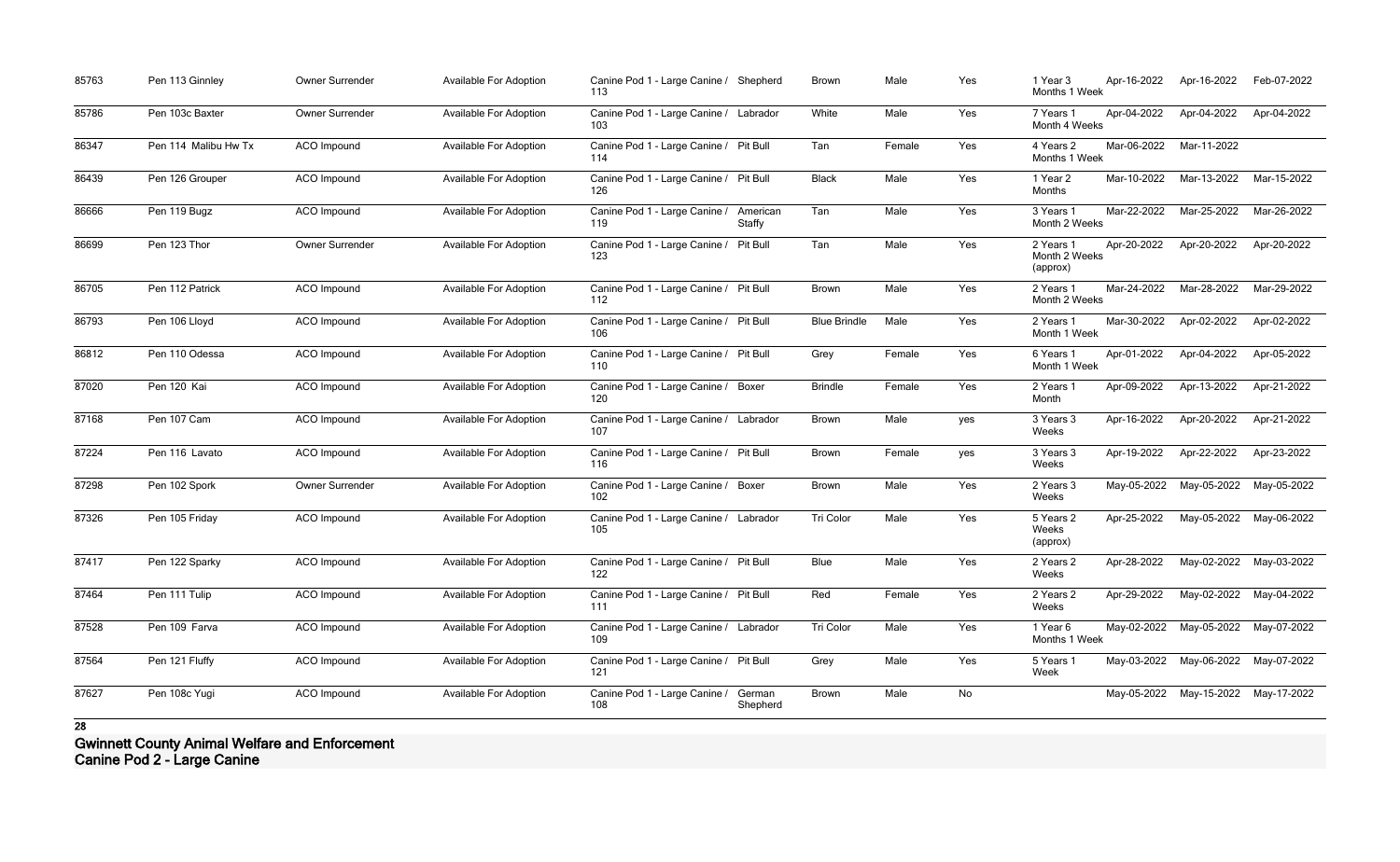| Animalld | <b>Animal Name</b>   | Source                 | <b>Status</b>                            | Shelter Loc. / Kennel                         | <b>Primary Breed Color</b> |                      | <b>Sex</b> | Spay / Neuter Age |                                            | Date In     | Due Date Out | <b>Available For</b><br><b>Adoption Date</b> |
|----------|----------------------|------------------------|------------------------------------------|-----------------------------------------------|----------------------------|----------------------|------------|-------------------|--------------------------------------------|-------------|--------------|----------------------------------------------|
| 72042    | Pen 143 Jasper Hw Tx | Owner Surrender        | <b>Available For Adoption</b>            | Canine Pod 2 - Large Canine /<br>143          | Pit Bull                   | Brown                | Male       | Yes               | 4 Years 5<br>Months                        | Mar-23-2022 | Mar-23-2022  | Mar-23-2022                                  |
| 76189    | Pen 132 Silk         | ACO Impound            | Available For Adoption                   | Canine Pod 2 - Large Canine / Pit Bull<br>132 |                            | Red                  | Male       | No                | 4 Years 7<br>Months 3<br>Weeks             | May-05-2022 | May-15-2022  | May-17-2022                                  |
| 76619    | Pen 141 Barry        | Owner Surrender        | Available For Adoption                   | Canine Pod 2 - Large Canine / Pit Bull<br>141 |                            | <b>Brindle</b>       | Male       | Yes               | 3 Years 7<br>Months<br>(approx)            | Dec-23-2021 | Dec-23-2021  | Dec-28-2021                                  |
| 77752    | Pen 155c Abby        | <b>Owner Surrender</b> | Available For Adoption                   | Canine Pod 2 - Large Canine /<br>155          | Shepherd                   | <b>Brindle</b>       | Female     | Yes               | 2 Years 10<br>Months 4<br>Weeks            | Feb-18-2022 | Feb-18-2022  |                                              |
| 79516    | Pen 152c Momo        | ACO Impound            | Available For Adoption                   | Canine Pod 2 - Large Canine / Labrador<br>152 |                            | <b>Black</b>         | Female     | Yes               | 4 Years 1<br>Month (approx)                | May-09-2022 | May-19-2022  | May-19-2022                                  |
| 82276    | Pen 149c Jack        | Owner Surrender        | Available For Adoption                   | Canine Pod 2 - Large Canine / Labrador<br>149 |                            | White                | Male       | Yes               | 2 Years 9<br>Months<br>(approx)            | Jan-22-2022 | Jan-22-2022  | Jan-22-2022                                  |
| 83218    | Pen 136c Paris       | Owner Surrender        | Available For Adoption                   | Canine Pod 2 - Large Canine / Labrador<br>136 |                            | Tan                  | Female     | Yes               | 8 Years 7<br>Months 3<br>Weeks<br>(approx) | Jan-03-2022 | Jan-13-2022  |                                              |
| 85787    | Pen 153c Jonah       | ACO Impound            | Available For Adoption                   | Canine Pod 2 - Large Canine / Pit Bull<br>153 |                            | Red                  | Male       | Yes               | 2 Years 3<br>Months 1 Week                 | Feb-03-2022 | Feb-12-2022  | Feb-18-2022                                  |
| 85846    | Pen 138 Diego Tx     | ACO Impound            | Available For Adoption                   | Canine Pod 2 - Large Canine / Pit Bull<br>138 |                            | Brown                | Male       | Yes               | 1 Year 9<br>Months                         | Feb-07-2022 | Feb-10-2022  | Feb-12-2022                                  |
| 86088    | Pen 134 Teddy        | <b>ACO</b> Impound     | Available For Adoption                   | Canine Pod 2 - Large Canine / Pit Bull<br>134 |                            | Tan                  | Male       | Yes               | 1 Year 2<br>Months 3<br>Weeks<br>(approx)  | Feb-20-2022 | Feb-20-2022  | Feb-23-2022                                  |
| 86114    | Pen 150 Bosco Hw Tx  | Transfer In            | Available For Adoption                   | Canine Pod 2 - Large Canine / Pit Bull<br>150 |                            | <b>Brown</b>         | Male       | Yes               | 5 Years 2<br>Months 3<br>Weeks             | Feb-22-2022 | Feb-22-2022  | Feb-26-2022                                  |
| 86115    | Pen 148 Rhino        | ACO Impound            | Available For Adoption                   | Canine Pod 2 - Large Canine / Pit Bull<br>148 |                            | <b>Brindle</b>       | Male       | Yes               | 3 Years 2<br>Months 2<br>Weeks             | Feb-22-2022 | Feb-25-2022  | Feb-26-2022                                  |
| 86139    | Pen 130c Carlton     | ACO Impound            | Available For Adoption                   | Canine Pod 2 - Large Canine / Pit Bull<br>130 |                            | <b>Brindle</b>       | Male       | yes               | 5 Years 2<br>Months 2<br>Weeks             | Feb-23-2022 | Feb-26-2022  | Feb-28-2022                                  |
| 86263    | Pen 131 Oakley       | ACO Impound            | <b>Available For Adoption</b>            | Canine Pod 2 - Large Canine / Pit Bull<br>131 |                            | <b>Black</b>         | Male       | Yes               | 1 Year 8<br>Months 1 Week                  | Mar-01-2022 | Mar-04-2022  | Mar-05-2022                                  |
| 86400    | Pen 135c Bernard     | <b>ACO</b> Impound     | Available For Adoption                   | Canine Pod 2 - Large Canine / Pit Bull<br>135 |                            | <b>Black Brindle</b> | Male       | Yes               | 2 Years 2<br>Months                        | Mar-08-2022 | Mar-11-2022  | Mar-12-2022                                  |
| 86739    | Pen 133c Blanco      | Owner Surrender        | <b>Awaiting Behavioral</b><br>Assessment | Canine Pod 2 - Large Canine /<br>133          | Siberian Husky White       |                      | Male       | Yes               | 2 Years 1<br>Month 2 Weeks                 | Apr-18-2022 | Apr-28-2022  |                                              |
| 86788    | Pen 151 Wagner       | <b>ACO</b> Impound     | Available For Adoption                   | Canine Pod 2 - Large Canine / Pit Bull<br>151 |                            | <b>Black</b>         | Male       | Yes               | 1 Year 7<br>Months 1 Week                  | Mar-30-2022 | Apr-10-2022  | Apr-11-2022                                  |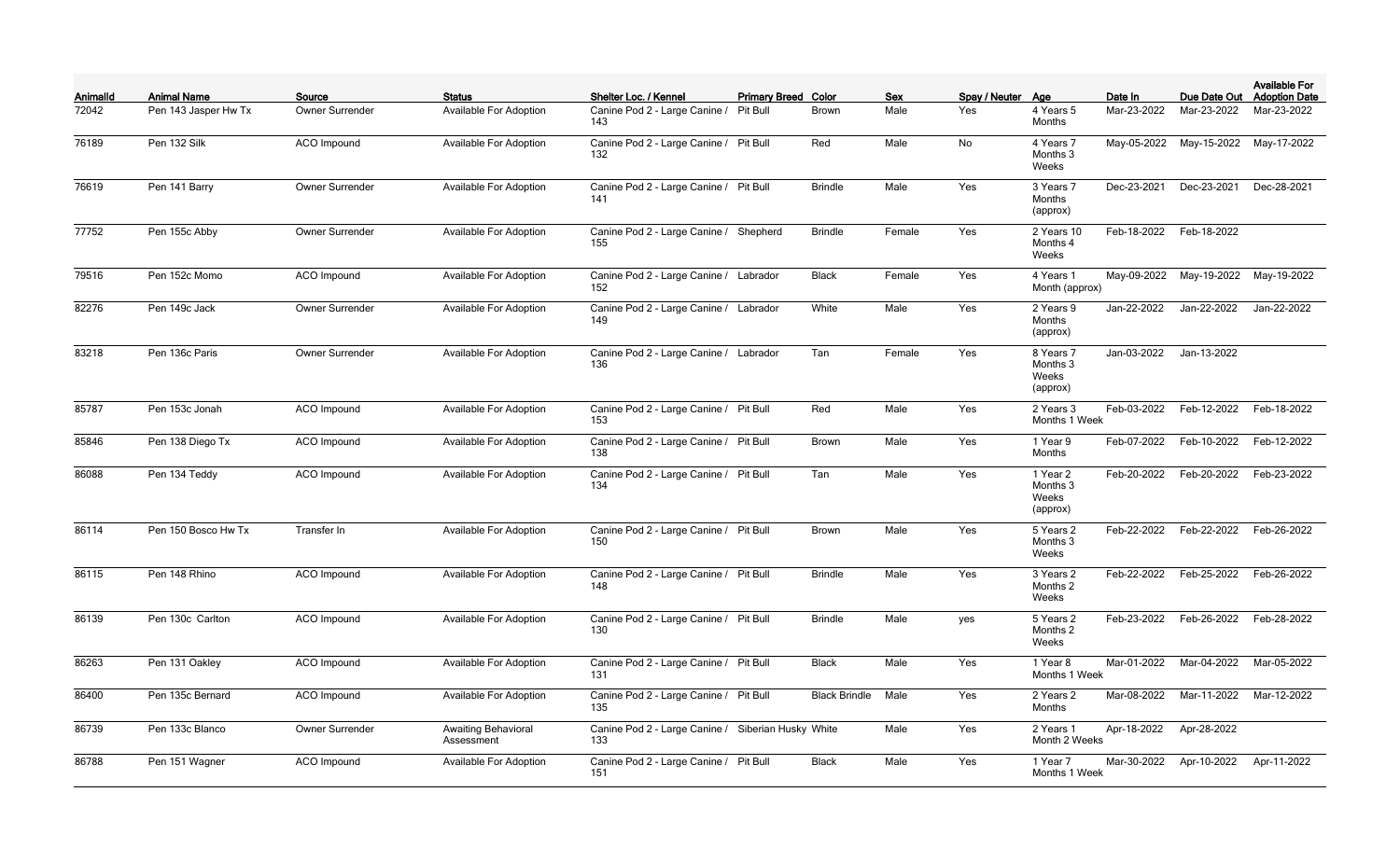| 86884 | Pen 142c Roxie    | ACO Impound | Available For Adoption                   | Canine Pod 2 - Large Canine /<br>142          | Labrador             | <b>Black</b>         | Female | yes | 4 Years 1<br>Month 1 Week | Apr-05-2022 | Apr-08-2022 | Apr-09-2022 |
|-------|-------------------|-------------|------------------------------------------|-----------------------------------------------|----------------------|----------------------|--------|-----|---------------------------|-------------|-------------|-------------|
| 86996 | Pen 144d Pretzel  | ACO Impound | <b>Awaiting Behavioral</b><br>Assessment | Canine Pod 2 - Large Canine /<br>144          | Pit Bull             | <b>Brown</b>         | Male   | No  | 2 Years 1<br>Month        | Apr-08-2022 | Apr-11-2022 |             |
| 87101 | Pen 129 Tank      | ACO Impound | <b>Available For Adoption</b>            | Canine Pod 2 - Large Canine /<br>129          | Pit Bull             | <b>Black</b>         | Male   | Yes | 4 Years 1<br>Month        | Apr-13-2022 | Apr-16-2022 | Apr-18-2022 |
| 87203 | Pen 128c Anemone  | ACO Impound | <b>Available For Adoption</b>            | Canine Pod 2 - Large Canine / Pit Bull<br>128 |                      | Brown                | Female | Yes | 3 Years 3<br>Weeks        | Apr-18-2022 | Apr-21-2022 | Apr-22-2022 |
| 87311 | Pen 139 Colander  | ACO Impound | <b>Available For Adoption</b>            | Canine Pod 2 - Large Canine /<br>139          | Pit Bull             | <b>Brown Brindle</b> | Female | Yes | 3 Years 2<br>Weeks        | Apr-24-2022 | Apr-28-2022 | Apr-29-2022 |
| 87317 | Pen 146 Elijah    | ACO Impound | <b>Available For Adoption</b>            | Canine Pod 2 - Large Canine / Labrador<br>146 |                      | Brown                | Male   | Yes | 2 Years 2<br>Weeks        | Apr-25-2022 | Apr-28-2022 | Apr-28-2022 |
| 87490 | Pen 140 Keanu     | ACO Impound | <b>Available For Adoption</b>            | Canine Pod 2 - Large Canine /<br>140          | <b>Pit Bull</b>      | Grey                 | Male   | Yes | 1 Year 6<br>Months 1 Week | Apr-30-2022 | May-03-2022 | May-04-2022 |
| 87552 | Pen 145 Dice      | ACO Impound | Available For Adoption                   | Canine Pod 2 - Large Canine / Boxer<br>145    |                      | White                | Male   | Yes | 3 Years 1<br>Week         | May-03-2022 | May-06-2022 | May-07-2022 |
| 87594 | Pen 154c Marigold | ACO Impound | Available For Adoption                   | Canine Pod 2 - Large Canine /<br>154          | Belgian<br>Malinois  | <b>Brown</b>         | Female | Yes | 2 Years 1<br>Week         | May-04-2022 | May-07-2022 | May-09-2022 |
| 87659 | Pen 147 Monkey    | ACO Impound | Available For Adoption                   | Canine Pod 2 - Large Canine /<br>147          | <b>Pit Bull</b>      | Tan                  | Female | Yes | 3 Years 1<br>Week         | May-06-2022 | May-09-2022 |             |
| 87707 | Pen 137 Buggie    | ACO Impound | <b>Available For Adoption</b>            | Canine Pod 2 - Large Canine /<br>137          | Siberian Husky Brown |                      | Female | Yes | 2 Years                   | May-09-2022 | May-12-2022 | May-13-2022 |

# **Gwinnett County Animal Welfare and Enforcement Canine Pod 3 - Medium Canine**

| -------- - -- |                    |                 |                               |                                              |                            |                |        |                   |                                            |             |              |                                              |
|---------------|--------------------|-----------------|-------------------------------|----------------------------------------------|----------------------------|----------------|--------|-------------------|--------------------------------------------|-------------|--------------|----------------------------------------------|
| Animalld      | <b>Animal Name</b> | Source          | <b>Status</b>                 | Shelter Loc. / Kennel                        | <b>Primary Breed Color</b> |                | Sex    | Spay / Neuter Age |                                            | Date In     | Due Date Out | <b>Available For</b><br><b>Adoption Date</b> |
| 53221         | Pen 164 Otto       | Owner Surrender | <b>Available For Adoption</b> | Canine Pod 3 - Medium<br>Canine / 164        | Pit Bull                   | <b>Blue</b>    | Male   | Yes               | 7 Years 6<br>Months 3<br>Weeks<br>(approx) | Mar-30-2022 | Mar-30-2022  | Mar-30-2022                                  |
| 59856         | Pen 161 Montana    | ACO Impound     | <b>Available For Adoption</b> | Canine Pod 3 - Medium<br>Canine / 161        | Pit Bull                   | <b>Brown</b>   | Male   | Yes               | 6 Years 4<br>Months                        | Apr-25-2022 | Apr-25-2022  | Apr-28-2022                                  |
| 76620         | Pen 179 Cali       | Owner Surrender | <b>Available For Adoption</b> | Canine Pod 3 - Medium<br>Canine / 179        | Pit Bull                   | Grey           | Female | Yes               | 6 Years 7<br>Months<br>(approx)            | Dec-23-2021 | Dec-23-2021  | Dec-28-2021                                  |
| 80775         | Pen 162 Cary       | ACO Impound     | <b>Available For Adoption</b> | Canine Pod 3 - Medium<br><b>Canine / 162</b> | Pit Bull                   | <b>Black</b>   | Female | Yes               | 1 Year 10<br>Months 4<br>Weeks             | Oct-25-2021 | Nov-04-2021  | Nov-04-2021                                  |
| 81840         | Pen 178c Luna      | Owner Surrender | <b>Available For Adoption</b> | Canine Pod 3 - Medium<br><b>Canine / 178</b> | Labrador                   | <b>Brindle</b> | Female | Yes               | 2 Years 3<br>Months 2<br>Weeks             | Apr-07-2022 | Apr-16-2022  | Apr-18-2022                                  |
| 85122         | Pen 158c Bell      | Owner Surrender | <b>Available For Adoption</b> | Canine Pod 3 - Medium<br><b>Canine / 158</b> | Pit Bull                   | Slate          | Female | Yes               | 2 Years 4<br>Months 2<br>Weeks             | Feb-18-2022 | Feb-18-2022  | Feb-18-2022                                  |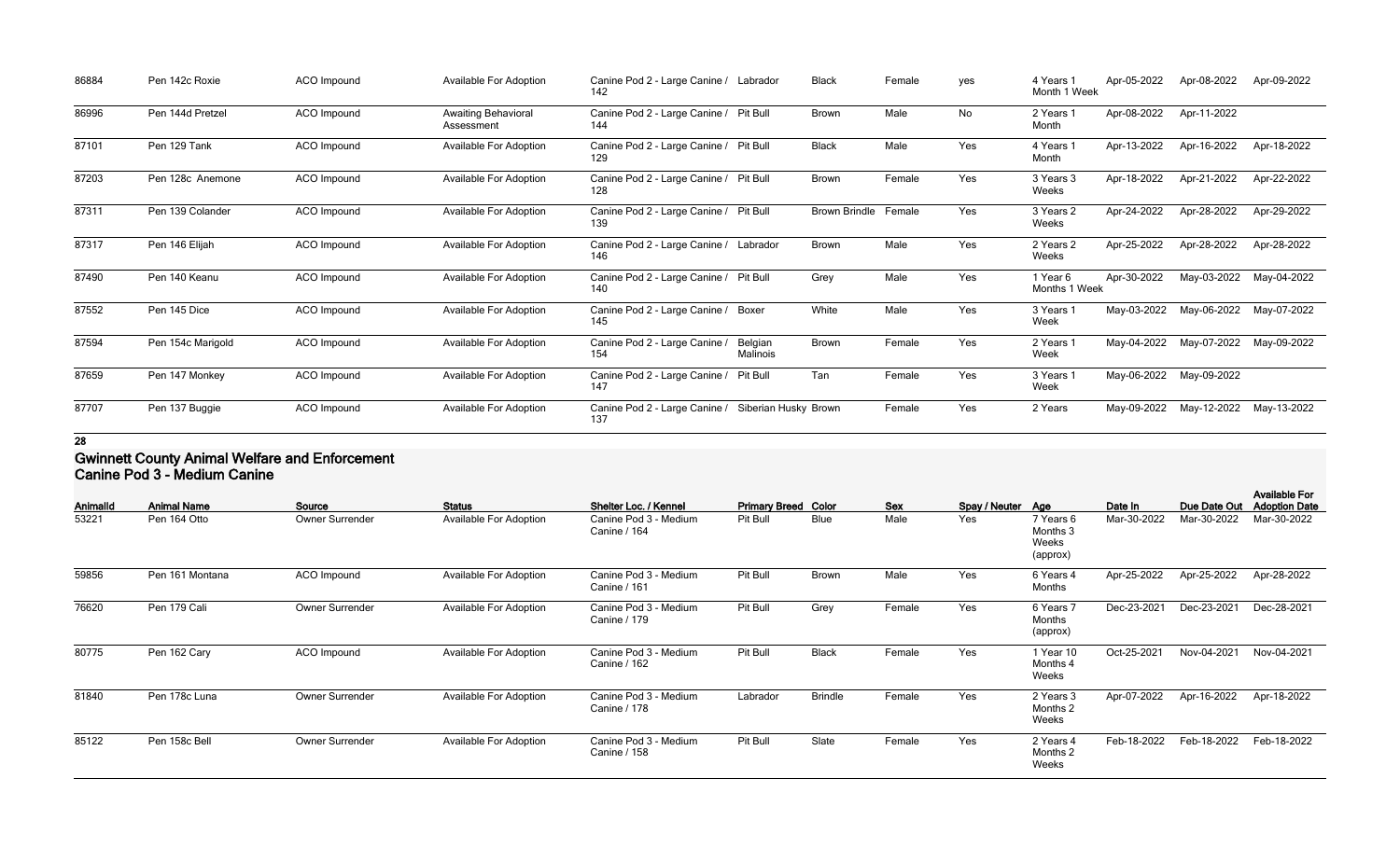| 85147 | Pen 176 Mcfly Hw Tx  | ACO Impound            | Available For Adoption        | Canine Pod 3 - Medium<br>Canine / 176        | Pit Bull             | White                       | Male   | Yes | Dec-23-2021<br>1 Year 10<br>Months 2<br>Weeks                      | Dec-28-2021             | Dec-30-2021 |
|-------|----------------------|------------------------|-------------------------------|----------------------------------------------|----------------------|-----------------------------|--------|-----|--------------------------------------------------------------------|-------------------------|-------------|
| 85256 | Pen 170c Linus       | ACO Impound            | <b>Available For Adoption</b> | Canine Pod 3 - Medium<br>Canine / 170        | Pit Bull             | <b>Black</b>                | Male   | Yes | Dec-31-2021<br>2 Years 4<br>Months 1 Week                          | Jan-05-2022             | Jan-06-2022 |
| 85370 | Pen 168c Blue        | ACO Impound            | <b>Available For Adoption</b> | Canine Pod 3 - Medium<br>Canine / 168        | American Pit<br>Bull | White                       | Male   | Yes | Mar-14-2022<br>2 Years 4<br>Months                                 | Mar-24-2022             | Mar-24-2022 |
| 85405 | Pen 177 Oreo Hwtx    | <b>ACO</b> Impound     | <b>Available For Adoption</b> | Canine Pod 3 - Medium<br>Canine / 177        | Pit Bull             | <b>Black</b>                | Female | Yes | Jan-10-2022<br>2 Years 4<br>Months                                 | Jan-20-2022             | Jan-21-2022 |
| 85466 | Pen 181c Boss        | <b>Owner Surrender</b> | <b>Available For Adoption</b> | Canine Pod 3 - Medium<br>Canine / 181        | English<br>Foxhound  | <b>Tri Color</b>            | Male   | Yes | Jan-13-2022<br>4 Years 4<br>Months                                 | Jan-13-2022             | Jan-14-2022 |
| 85687 | Pen 182 Sasha        | ACO Impound            | Available For Adoption        | Canine Pod 3 - Medium<br><b>Canine / 182</b> | Pit Bull             | <b>Brown Brindle Female</b> |        | yes | Jan-29-2022<br>1 Year 9<br>Months 1 Week                           | Feb-02-2022             | Feb-03-2022 |
| 85802 | Pen 175c Churizo     | <b>ACO</b> Impound     | Available For Adoption        | Canine Pod 3 - Medium<br>Canine / 175        | Pit Bull             | <b>Brown Brindle Male</b>   |        | Yes | Feb-04-2022<br>4 Years 3<br>Months 1 Week<br>(approx)              | Feb-08-2022             | Feb-09-2022 |
| 86084 | Pen 173c Orca        | ACO Impound            | <b>Available For Adoption</b> | Canine Pod 3 - Medium<br>Canine / 173        | Pit Bull             | <b>Brown Brindle Male</b>   |        | Yes | Feb-19-2022<br>4 Years 2<br>Months 3<br>Weeks                      | Feb-24-2022             | Feb-25-2022 |
| 86257 | Pen 167c Ciara       | ACO Impound            | Available For Adoption        | Canine Pod 3 - Medium<br>Canine / 167        | Pit Bull             | <b>Brown</b>                | Female | Yes | Mar-01-2022<br>2 Years 2<br>Months 1 Week                          | Mar-04-2022             | Mar-05-2022 |
| 86317 | Pen 183 Blossom Hwtx | ACO Impound            | <b>Available For Adoption</b> | Canine Pod 3 - Medium<br>Canine / 183        | Pit Bull             | Grey                        | Female | Yes | 2 Years 2<br>Months 1 Week<br>(approx)                             | Mar-04-2022 Mar-14-2022 |             |
| 86712 | Pen 159 Sarina       | <b>Owner Surrender</b> | <b>Available For Adoption</b> | Canine Pod 3 - Medium<br>Canine / 159        | Terrier              | White                       | Female | Yes | 1 Year 1 Month May-10-2022 May-10-2022<br>2 Weeks<br>(approx)      |                         | Apr-18-2022 |
| 86781 | Pen 165 Midori       | <b>ACO</b> Impound     | <b>Available For Adoption</b> | Canine Pod 3 - Medium<br>Canine / 165        | <b>Blue Heeler</b>   | <b>Brown</b>                | Female | Yes | Mar-29-2022<br>2 Years 1<br>Month 1 Week                           | Apr-01-2022             | Apr-02-2022 |
| 86883 | Pen 156 Heyoo        | Owner Surrender        | Available For Adoption        | Canine Pod 3 - Medium<br>Canine / 156        | <b>Border Collie</b> | Black                       | Male   | Yes | 1 Year 1 Month Apr-13-2022    Apr-13-2022    Apr-09-2022<br>1 Week |                         |             |
| 86918 | Pen 163 Fez          | ACO Impound            | <b>Available For Adoption</b> | Canine Pod 3 - Medium<br>Canine / 163        | Pit Bull             | <b>Black</b>                | Male   | Yes | Apr-06-2022<br>2 Years 1<br>Month                                  | Apr-09-2022             | Apr-11-2022 |
| 87021 | Pen 172 Orion        | ACO Impound            | <b>Available For Adoption</b> | Canine Pod 3 - Medium<br>Canine / 172        | Pit Bull             | Grey                        | Male   | Yes | Apr-09-2022<br>3 Years 1<br>Month                                  | Apr-13-2022             | Apr-14-2022 |
| 87044 | Pen 160c Tsunami     | ACO Impound            | Available For Adoption        | Canine Pod 3 - Medium<br>Canine / 160        | Shiba Inu            | Cream                       | Male   | Yes | Apr-11-2022<br>4 Years 1<br>Month                                  | Apr-14-2022             | Apr-15-2022 |
| 87146 | Pen 166 Duke         | Owner Surrender        | <b>Available For Adoption</b> | Canine Pod 3 - Medium<br>Canine / 166        | Pit Bull             | Brown                       | Male   | Yes | Apr-28-2022<br>5 Years 4<br>Weeks<br>(approx)                      | Apr-28-2022             | Apr-19-2022 |
| 87468 | Pen 157 Petal        | <b>Owner Surrender</b> | Available For Adoption        | Canine Pod 3 - Medium<br>Canine / 157        | Shepherd             | <b>Black</b>                | Female | Yes | Apr-29-2022<br>2 Years 2<br>Weeks                                  | Apr-29-2022             | May-02-2022 |
| 87497 | Pen 180 Demi         | <b>Owner Surrender</b> | Available For Adoption        | Canine Pod 3 - Medium<br><b>Canine / 180</b> | Siberian Husky Tan   |                             | Female | Yes |                                                                    |                         |             |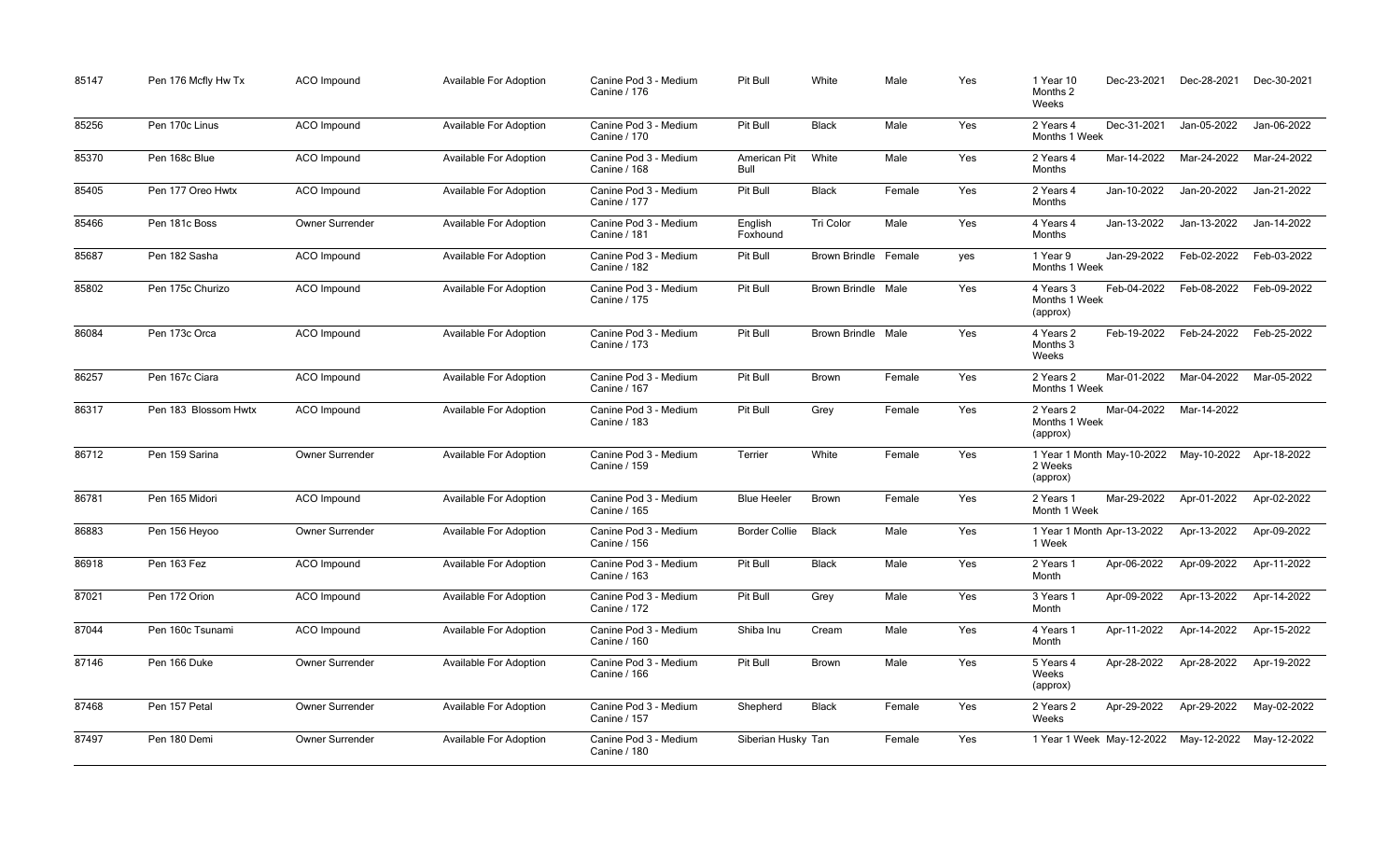| 87509 | Pen 171 Passion | ACO Impound | <b>Available For Adoption</b> | Canine Pod 3 - Medium<br>Canine / 171 | Pit Bull | <b>Black</b>   | Female | Yes | 11 Months 1<br>Week | May-01-2022 May-06-2022 | May-09-2022 |
|-------|-----------------|-------------|-------------------------------|---------------------------------------|----------|----------------|--------|-----|---------------------|-------------------------|-------------|
| 87565 | Pen 174 Hart    | ACO Impound | <b>Available For Adoption</b> | Canine Pod 3 - Medium<br>Canine / 174 | Pit Bull | <b>Brindle</b> | Male   | Yes | ־ Years ֿ<br>Week   | May-03-2022 May-06-2022 | May-07-2022 |

# **Gwinnett County Animal Welfare and Enforcement Canine Pod 4 - Large Puppy**

| Animalld | <b>Animal Name</b>  | Source             | <b>Status</b>                 | Shelter Loc. / Kennel               | <b>Primary Breed Color</b>           |                      | <b>Sex</b> | Spay / Neuter Age |                                        | Date In     | Due Date Out                        | <b>Available For</b><br><b>Adoption Date</b> |
|----------|---------------------|--------------------|-------------------------------|-------------------------------------|--------------------------------------|----------------------|------------|-------------------|----------------------------------------|-------------|-------------------------------------|----------------------------------------------|
| 67690    | Pen 193 Lucky Hw Tx | ACO Impound        | <b>Available For Adoption</b> | Canine Pod 4 - Large Puppy /<br>193 | Pit Bull                             | <b>Black</b>         | Male       | Yes               | 3 Years 11<br>Months                   | Mar-27-2022 | Mar-27-2022                         | Mar-31-2022                                  |
| 82773    | Pen 196c Maggie     | Owner Surrender    | <b>Available For Adoption</b> | Canine Pod 4 - Large Puppy<br>196   | German<br>Shorthaired<br>Pointer     | White                | Female     | Yes               | 8 Years 8<br>Months 1 Week             | Feb-03-2022 | Feb-03-2022                         | Feb-03-2022                                  |
| 86394    | Pen 186 Carin       | ACO Impound        | <b>Available For Adoption</b> | Canine Pod 4 - Large Puppy /<br>186 | Pit Bull                             | Red                  | Female     | Yes               | 4 Years 2<br>Months                    | Mar-08-2022 | Mar-09-2022                         | Mar-09-2022                                  |
| 86572    | Pen 194 Smiley      | <b>ACO</b> Impound | <b>Available For Adoption</b> | Canine Pod 4 - Large Puppy /<br>194 | Labrador                             | <b>Black</b>         | Female     | Yes               | 3 Years 1<br>Month 3 Weeks<br>(approx) | Mar-18-2022 | Mar-21-2022                         | Mar-22-2022                                  |
| 86588    | Pen 185 Chocolate   | ACO Impound        | <b>Available For Adoption</b> | Canine Pod 4 - Large Puppy<br>185   | Staffordshire<br><b>Bull Terrier</b> | <b>Brown</b>         | Female     | Yes               | 1 Year 1 Month Mar-19-2022<br>3 Weeks  |             | Apr-09-2022                         |                                              |
| 86827    | Pen 191 Bamboo      | ACO Impound        | Available For Adoption        | Canine Pod 4 - Large Puppy /<br>191 | Shepherd                             | Tan                  | Female     | Yes               | 1 Year 1 Month Apr-01-2022<br>1 Week   |             | Apr-11-2022                         | Apr-12-2022                                  |
| 86896    | 188c Granola Hw Tx  | ACO Impound        | <b>Available For Adoption</b> | Canine Pod 4 - Large Puppy /<br>188 | Pit Bull                             | <b>Brown</b>         | Male       | Yes               | 3 Years 1<br>Month 1 Week              | Apr-05-2022 | Apr-08-2022                         | Apr-09-2022                                  |
| 87177    | Pen 184 Gretel      | ACO Impound        | <b>Available For Adoption</b> | Canine Pod 4 - Large Puppy<br>184   | Australian<br>Cattledog              | Red                  | Female     | Yes               | 1 Year 3<br>Weeks                      | Apr-16-2022 | Apr-20-2022                         | Apr-21-2022                                  |
| 87258    | Pen 190 Shadow      | ACO Impound        | <b>Available For Adoption</b> | Canine Pod 4 - Large Puppy /<br>190 | Labrador                             | <b>Brown Brindle</b> | Female     | Yes               | 6 Years 2<br>Weeks<br>(approx)         | Apr-21-2022 | May-01-2022                         | May-03-2022                                  |
| 87555    | Pen 192 Amy         | ACO Impound        | <b>Available For Adoption</b> | Canine Pod 4 - Large Puppy /<br>192 | Labrador                             | <b>Black</b>         | Female     | Yes               | 1 Year 6<br>Months 1 Week              | May-03-2022 | May-06-2022                         | May-07-2022                                  |
| 87614    | Pen 187 Citrus      | ACO Impound        | <b>Available For Adoption</b> | Canine Pod 4 - Large Puppy /<br>187 | Siberian Husky Brown                 |                      | Female     | Yes               | 1 Year 5<br>Months 1 Week<br>(approx)  | May-04-2022 | May-07-2022                         | May-09-2022                                  |
| 87657    | Pen 189 Rick        | ACO Impound        | <b>Available For Adoption</b> | Canine Pod 4 - Large Puppy /<br>189 | <b>Pit Bull</b>                      | <b>Tiger Brindle</b> | Male       | yes               | 11 Months<br>(approx)                  | May-06-2022 | May-09-2022                         | May-10-2022                                  |
| 87758    | 197                 | ACO Impound        | <b>Available For Adoption</b> | Canine Pod 4 - Large Puppy /<br>197 | Pit Bull                             | <b>Brown</b>         | Male       | Yes               | 4 Months                               |             | May-10-2022 May-11-2022 May-13-2022 |                                              |
| 87759    | 195                 | ACO Impound        | <b>Available For Adoption</b> | Canine Pod 4 - Large Puppy /<br>195 | Pit Bull                             | Brown                | Female     | Yes               | 4 Months                               |             | May-10-2022 May-11-2022 May-13-2022 |                                              |
| 87761    | 197                 | ACO Impound        | <b>Available For Adoption</b> | Canine Pod 4 - Large Puppy /<br>197 | Pit Bull                             | Brown                | Female     | yes               | 4 Months                               |             | May-10-2022 May-11-2022 May-12-2022 |                                              |
| 87762    | 195                 | ACO Impound        | <b>Available For Adoption</b> | Canine Pod 4 - Large Puppy /<br>195 | Pit Bull                             | Fawn                 | Female     | Yes               | 4 Months                               |             | May-10-2022 May-11-2022 May-13-2022 |                                              |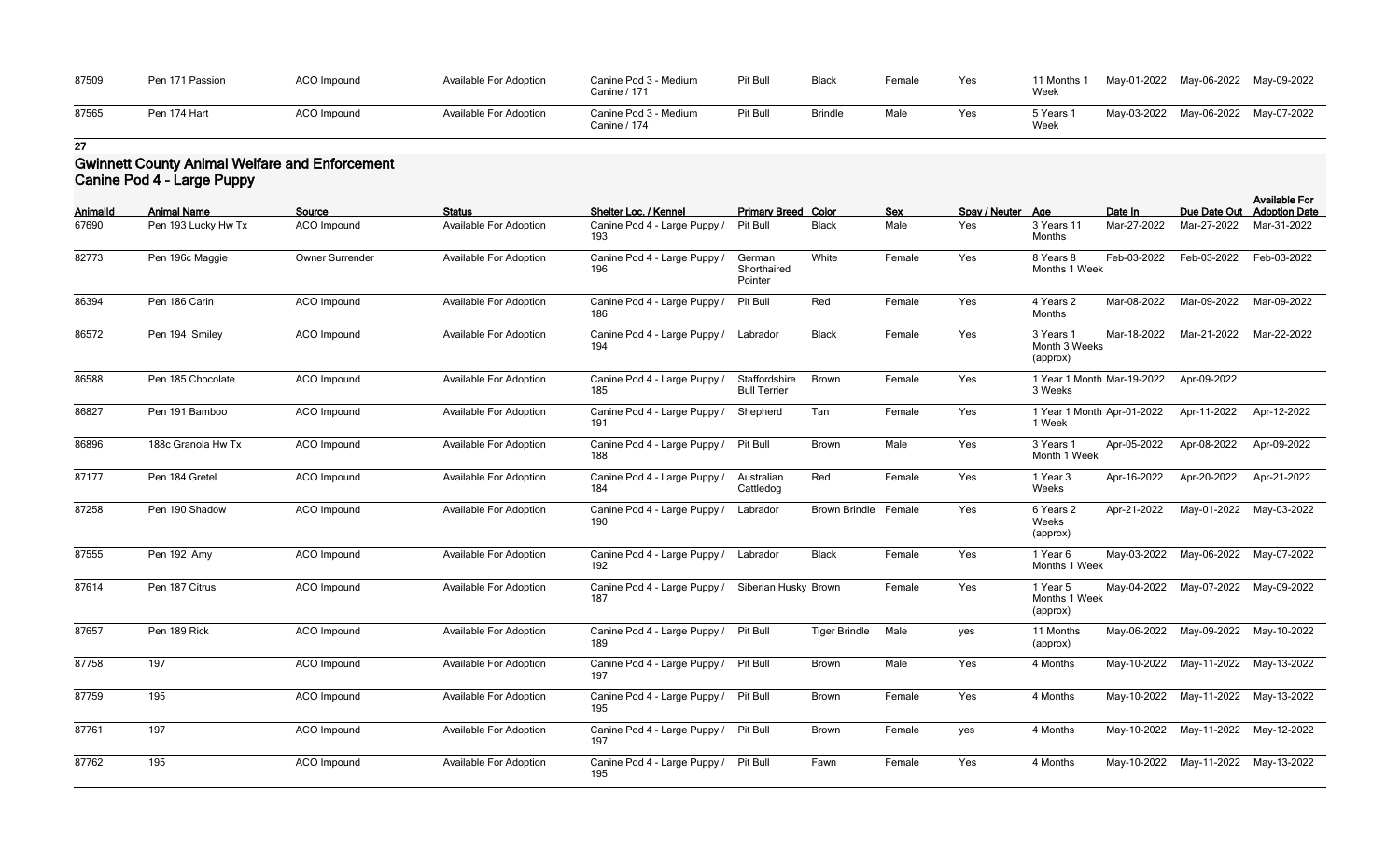# **16 Gwinnett County Animal Welfare and Enforcement Canine Pod 4 - Large Puppy Annex**

|                   |                                             |                              |                                                         |                                                                    |                                        |                           |                    |                          |                                        |                           |                             | <b>Available For</b>                |
|-------------------|---------------------------------------------|------------------------------|---------------------------------------------------------|--------------------------------------------------------------------|----------------------------------------|---------------------------|--------------------|--------------------------|----------------------------------------|---------------------------|-----------------------------|-------------------------------------|
| Animalld<br>84346 | <b>Animal Name</b><br>Pen 203c Alex Trebark | Source<br><b>ACO</b> Impound | <b>Status</b><br><b>Available For Adoption</b>          | Shelter Loc. / Kennel<br>Canine Pod 4 - Large Puppy<br>Annex / 203 | <b>Primary Breed Color</b><br>Pit Bull | <b>Black</b>              | <b>Sex</b><br>Male | Spay / Neuter Age<br>Yes | 3 Years 5<br>Months 4<br>Weeks         | Date In<br>Nov-10-2021    | Due Date Out<br>Nov-15-2021 | <b>Adoption Date</b><br>Nov-16-2021 |
| 85865             | Pen 202c Little                             | <b>ACO</b> Impound           | <b>Available For Adoption</b>                           | Canine Pod 4 - Large Puppy<br>Annex / 202                          | Pit Bull                               | <b>Black</b>              | Male               | Yes                      | 1 Year 3<br>Months                     | Apr-04-2022               | Apr-04-2022                 | Apr-18-2022                         |
| 86015             | Pen 208 Beau Hwtx                           | <b>ACO</b> Impound           | <b>Available For Adoption</b>                           | Canine Pod 4 - Large Puppy<br>Annex / 208                          | Labrador                               | <b>Brindle</b>            | Male               | Yes                      | 2 Years 2<br>Months 3<br>Weeks         | Feb-15-2022               | Feb-18-2022                 | Feb-23-2022                         |
| 86324             | Pen 199 Celia Hw Tx                         | <b>ACO</b> Impound           | <b>Available For Adoption</b>                           | Canine Pod 4 - Large Puppy<br>Annex / 199                          | Pit Bull                               | Grey                      | Female             | Yes                      | 3 Years 2<br>Months 1 Week             | Mar-04-2022               | Mar-14-2022                 | Apr-14-2022                         |
| 86550             | Pen 209 Honey Bun                           | Owner Surrender              | <b>Available For Adoption</b>                           | Canine Pod 4 - Large Puppy<br>Annex / 209                          | Pit Bull                               | <b>Brown</b>              | Female             | Yes                      | 2 Years 1<br>Month 3 Weeks<br>(approx) | Mar-26-2022               | Mar-26-2022                 | Mar-26-2022                         |
| 87176             | Pen 211 Hansel                              | ACO Impound                  | <b>Available For Adoption</b>                           | Canine Pod 4 - Large Puppy<br>Annex / 211                          | <b>Blue Heeler</b>                     | Brown                     | Male               | Yes                      | 1 Year 3<br>Weeks                      | Apr-16-2022               | Apr-20-2022                 | Apr-21-2022                         |
| 87357             | Pen 201 Heist                               | Owner Surrender              | <b>Available For Adoption</b>                           | Canine Pod 4 - Large Puppy<br>Annex / 201                          | Pit Bull                               | <b>Brown</b>              | Male               | Yes                      | 5 Years 2<br>Weeks                     | Apr-27-2022               | Apr-27-2022                 | Apr-27-2022                         |
| 87416             | Pen 198 Gabriel                             | <b>ACO</b> Impound           | <b>Available For Adoption</b>                           | Canine Pod 4 - Large Puppy<br>Annex / 198                          | Pit Bull                               | <b>Brindle</b>            | Male               | Yes                      | 3 Years 2<br>Weeks                     | Apr-28-2022               | May-02-2022                 | May-03-2022                         |
| 87467             | Pen 210c Clover                             | <b>ACO</b> Impound           | <b>Available For Adoption</b>                           | Canine Pod 4 - Large Puppy<br>Annex / 210                          | Pit Bull                               | <b>Brindle</b>            | Female             | Yes                      | 2 Years 1<br>Week                      | Apr-29-2022               | May-02-2022                 | May-03-2022                         |
| 87562             | Pen 207 Poppy                               | <b>ACO</b> Impound           | <b>Available For Adoption</b>                           | Canine Pod 4 - Large Puppy<br>Annex / 207                          | Pit Bull                               | <b>Brown Brindle Male</b> |                    | Yes                      | 4 Years 1<br>Week                      | May-03-2022               | May-06-2022                 | May-07-2022                         |
| 87595             | Pen 204 Clout                               | <b>ACO</b> Impound           | <b>Available For Adoption</b>                           | Canine Pod 4 - Large Puppy<br>Annex / 204                          | Pit Bull                               | Red                       | Male               | No                       |                                        | 1 Year 1 Week May-04-2022 | May-14-2022                 | May-16-2022                         |
| 87756             | Pen 206 Choo Choo                           | <b>ACO</b> Impound           | Available for Adoption -<br><b>Awaiting Spay/Neuter</b> | Canine Pod 4 - Large Puppy<br>Annex / 206                          | Pit Bull                               | Tan                       | Male               | Unknown                  | 5 Months                               | May-10-2022               | May-13-2022                 | May-14-2022                         |

# **12**

# **Gwinnett County Animal Welfare and Enforcement Canine Pod 5 - Small Puppy**

| <b>AnimalId</b> | <b>Animal Name</b> | Source      | <b>Status</b>                                           | Shelter Loc. / Kennel               | <b>Primary Breed Color</b> |              | <b>Sex</b> | Spay / Neuter Age |                      | Date In     |                                     | <b>Available For</b><br>Due Date Out Adoption Date |
|-----------------|--------------------|-------------|---------------------------------------------------------|-------------------------------------|----------------------------|--------------|------------|-------------------|----------------------|-------------|-------------------------------------|----------------------------------------------------|
| 87670           | Pen 219c           | ACO Impound | <b>Awaiting Behavioral</b><br>Assessment                | Canine Pod 5 - Small Puppy /<br>219 | Maltese                    | Cream        | Female     | Yes               | 7 Years              | May-07-2022 | May-10-2022 May-11-2022             |                                                    |
| 87708           | Pen 229 Murphy     | ACO Impound | <b>Available For Adoption</b>                           | Canine Pod 5 - Small Puppy /        | Yorkshire<br>Terrier       | <b>Brown</b> | Male       | Yes               | 6 Years              |             | May-09-2022 May-12-2022 May-13-2022 |                                                    |
| 87718           | Pen 221 Heely      | ACO Impound | <b>Available For Adoption</b>                           | Canine Pod 5 - Small Puppy /        | Long Hair<br>Chihuahua     | Tri Color    | Female     | Yes               | 3 Years<br>(approx)  |             | May-09-2022 May-12-2022 May-13-2022 |                                                    |
| 87757           | Pen 223 Caboose    | ACO Impound | Available for Adoption -<br><b>Awaiting Spay/Neuter</b> | Canine Pod 5 - Small Puppy /<br>223 | Chihuahua                  | Brown        | Male       | No                | 4 Months<br>(approx) |             | May-10-2022 May-13-2022 May-14-2022 |                                                    |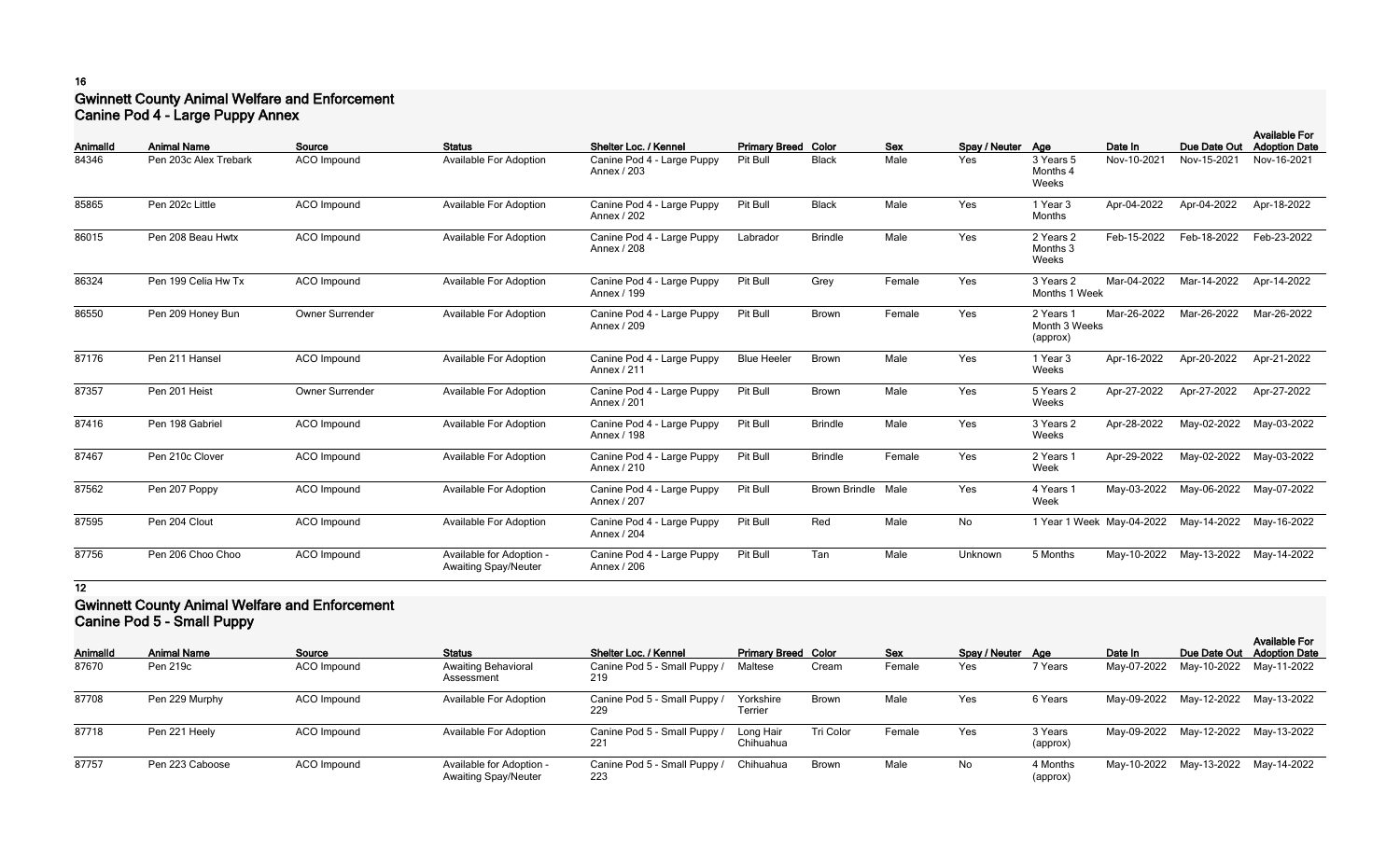# **Gwinnett County Animal Welfare and Enforcement Canine Pod 5 - Small Puppy Annex**

| Animalld | <b>Animal Name</b> | Source          | <b>Status</b>                            | Shelter Loc. / Kennel                     | <b>Primary Breed Color</b> |               | <b>Sex</b> | Spay / Neuter Age |                    | Date In                 | Due Date Out                        | <b>Available For</b><br><b>Adoption Date</b> |
|----------|--------------------|-----------------|------------------------------------------|-------------------------------------------|----------------------------|---------------|------------|-------------------|--------------------|-------------------------|-------------------------------------|----------------------------------------------|
| 87028    | Pen 220d Pixar     | Owner Surrender | <b>Awaiting Behavioral</b><br>Assessment | Canine Pod 5 - Small Puppy<br>Annex / 220 | Terrier                    | White         | Male       | Yes               | 3 Years 1<br>Month | Apr-20-2022             | Apr-20-2022                         |                                              |
| 87696    | Pen 228 Ralphie    | ACO Impound     | <b>Awaiting Rescue</b>                   | Canine Pod 5 - Small Puppy<br>Annex / 228 | Chihuahua                  | <b>Black</b>  | Male       | Yes               | 14 Years           |                         | May-09-2022 May-12-2022 May-13-2022 |                                              |
| 87715    | 222d Kobi Mac      | Owner Surrender | <b>Awaiting Behavioral</b><br>Assessment | Canine Pod 5 - Small Puppy<br>Annex / 222 | Yorkshire<br>Terrier       | <b>Blonde</b> | Male       | Yes               | 1 Year 6<br>Months | May-09-2022 May-09-2022 |                                     |                                              |
| 87760    | 226                | ACO Impound     | <b>Available For Adoption</b>            | Canine Pod 5 - Small Puppy<br>Annex / 226 | Pit Bull                   | <b>Brown</b>  | Female     | yes               | Young              |                         | May-10-2022 May-11-2022 May-13-2022 |                                              |
| 87763    | 230                | ACO Impound     | <b>Available For Adoption</b>            | Canine Pod 5 - Small Puppy<br>Annex / 230 | Pit Bull                   | Fawn          | Female     | ves               | 4 Months           |                         | May-10-2022 May-11-2022 May-13-2022 |                                              |

**5**

# **Gwinnett County Animal Welfare and Enforcement Exotic Room**

| Animalld | <b>Animal Name</b> | Source                     | <b>Status</b>                 | Shelter Loc. / Kennel | <b>Primary Breed Color</b>    |                  | <b>Sex</b> | Spay / Neuter Age |                                | Date In     | Due Date Out | <b>Available For</b><br><b>Adoption Date</b> |
|----------|--------------------|----------------------------|-------------------------------|-----------------------|-------------------------------|------------------|------------|-------------------|--------------------------------|-------------|--------------|----------------------------------------------|
| 86002    | Tank 3             | Humane Officer Surrendered | Protective Custody/Hold       | Exotic Room / Tank 3  | Rat                           | <b>Brown</b>     | Unknown    | Unknown           | Adult                          | Feb-14-2022 | Feb-14-2022  |                                              |
| 86004    | Tank 3             | Humane Officer Surrendered | Protective Custody/Hold       | Exotic Room / Tank 3  | Rat                           | Beige            | Unknown    | Unknown           | 2 Years 2<br>Months 4<br>Weeks | Feb-14-2022 | Feb-14-2022  |                                              |
| 86005    | Tank 3             | Humane Officer Surrendered | Protective Custody/Hold       | Exotic Room / Tank 3  | Rat                           | Beige            | Unknown    | Unknown           | Adult                          | Feb-14-2022 | Feb-14-2022  |                                              |
| 86006    | Tank 3             | Humane Officer Surrendered | Protective Custody/Hold       | Exotic Room / Tank 3  | Rat                           | Grey             | Unknown    | Unknown           | 2 Years 2<br>Months 4<br>Weeks | Feb-14-2022 | Feb-14-2022  |                                              |
| 86007    | Tank 3             | Humane Officer Surrendered | Protective Custody/Hold       | Exotic Room / Tank 3  | Rat                           | Beige            | Unknown    | Unknown           | Adult                          | Feb-14-2022 | Feb-14-2022  |                                              |
| 86009    | Tank 2 Ralph       | Humane Officer Surrendered | Protective Custody/Hold       | Exotic Room / Tank 2  | Turtle                        | Brown            | Unknown    | Unknown           | Adult                          | Feb-14-2022 | Feb-14-2022  |                                              |
| 87363    | Gerbil Pup         | Humane Officer Surrendered | Protective Custody/Hold       | Exotic Room / Tank 3  | gerbil                        | Brown            | Unknown    | Unknown           |                                | Apr-27-2022 | Apr-27-2022  |                                              |
| 87364    | Gerbil Pup         | Humane Officer Surrendered | Protective Custody/Hold       | Exotic Room / Tank 3  | gerbil                        | <b>Brown</b>     | Unknown    | Unknown           |                                | Apr-27-2022 | Apr-27-2022  |                                              |
| 87365    | Gerbil Pup         | Humane Officer Surrendered | Protective Custody/Hold       | Exotic Room / Tank 3  | gerbil                        | <b>Brown</b>     | Unknown    | Unknown           |                                | Apr-27-2022 | Apr-27-2022  |                                              |
| 87366    | Gerbil Pup         | Humane Officer Surrendered | Protective Custody/Hold       | Exotic Room / Tank 3  | gerbil                        | <b>Brown</b>     | Unknown    | Unknown           |                                | Apr-27-2022 | Apr-27-2022  |                                              |
| 87367    | Gerbil Pup         | Humane Officer Surrendered | Protective Custody/Hold       | Exotic Room / Tank 3  | gerbil                        | <b>Brown</b>     | Unknown    | Unknown           |                                | Apr-27-2022 | Apr-27-2022  |                                              |
| 87648    | Tank 2             | ACO Impound                | <b>Available For Adoption</b> | Exotic Room / Tank 2  | Turtle - Red-<br>eared Slider | Green            | Unknown    | Unknown           | Juvenile                       | May-06-2022 | May-06-2022  | May-16-2022                                  |
| 87816    | G.Pig 1            | <b>Owner Surrender</b>     | Available For Adoption        | Exotic Room / Tank 1  | Abyssinian                    | Tan              | Female     | Unknown           |                                | May-12-2022 | May-12-2022  |                                              |
| 87817    | G.Pig 2            | Owner Surrender            | <b>Available For Adoption</b> | Exotic Room / Tank 1  | Abyssinian                    | <b>Tri Color</b> | Female     | Unknown           |                                | May-12-2022 | May-12-2022  |                                              |
| 87818    | G.Pig 3            | <b>Owner Surrender</b>     | <b>Available For Adoption</b> | Exotic Room / Tank 1  | Abyssinian                    | Brown            | Female     | Unknown           |                                | May-12-2022 | May-12-2022  |                                              |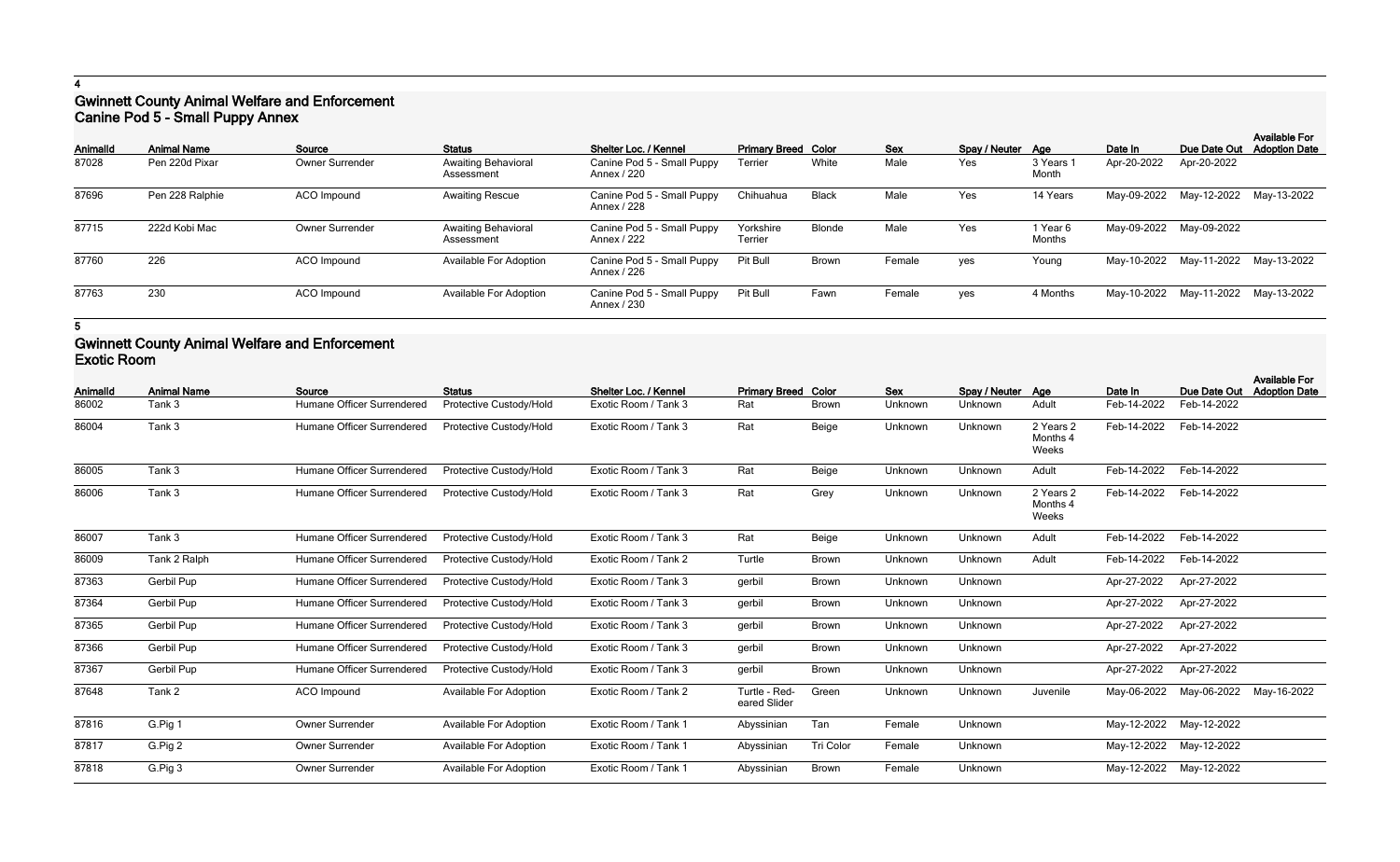| 87819    | G.Pig 4                                         | Owner Surrender                                                 | <b>Available For Adoption</b> | Exotic Room / Tank 1       | Tri Color<br>Abyssinian                           | Male       | Yes               |                     |             | May-12-2022 May-12-2022             |                                              |
|----------|-------------------------------------------------|-----------------------------------------------------------------|-------------------------------|----------------------------|---------------------------------------------------|------------|-------------------|---------------------|-------------|-------------------------------------|----------------------------------------------|
| 16       |                                                 |                                                                 |                               |                            |                                                   |            |                   |                     |             |                                     |                                              |
|          | Feline Pod 1 <1 Year                            | <b>Gwinnett County Animal Welfare and Enforcement</b>           |                               |                            |                                                   |            |                   |                     |             |                                     |                                              |
| Animalld | <b>Animal Name</b>                              | Source                                                          | <b>Status</b>                 | Shelter Loc. / Kennel      | <b>Primary Breed Color</b>                        | Sex        | Spay / Neuter Age |                     | Date In     | Due Date Out                        | <b>Available For</b><br><b>Adoption Date</b> |
| 87111    | lilith                                          | ACO Impound                                                     | <b>Available For Adoption</b> | Feline Pod 1 <1 Year / 020 | <b>Domestic Short Black</b><br>Hair               | Female     | Yes               | 8 Weeks<br>(approx) | Apr-13-2022 | Apr-13-2022                         | May-13-2022                                  |
| Animalld | <b>Feline Pod 2 Adult</b><br><b>Animal Name</b> | <b>Gwinnett County Animal Welfare and Enforcement</b><br>Source | <b>Status</b>                 | Shelter Loc. / Kennel      | <b>Primary Breed Color</b>                        | <b>Sex</b> | Spay / Neuter Age |                     | Date In     | Due Date Out                        | <b>Available For</b><br><b>Adoption Date</b> |
| 87598    | Pen 10/11 Troy                                  | ACO Impound                                                     | <b>Available For Adoption</b> | Feline Pod 2 Adult / 010   | <b>Domestic Short Tabby</b><br>Hair               | Male       | Yes               | 2 Years 1<br>Week   | May-04-2022 | May-14-2022                         | May-14-2022                                  |
| 87599    | Pen 12/13 Junior                                | ACO Impound                                                     | <b>Available For Adoption</b> | Feline Pod 2 Adult / 012   | Domestic Short Tabby<br>Hair                      | Male       | Yes               | 2 Years 1<br>Week   | May-04-2022 | May-14-2022                         | May-14-2022                                  |
| 87694    | Pen 33 Fiona                                    | ACO Impound                                                     | <b>Available For Adoption</b> | Feline Pod 2 Adult / 033   | <b>Domestic Short Chocolate</b><br>Calico<br>Hair | Female     | Yes               | 2 Years             |             | May-09-2022 May-12-2022 May-13-2022 |                                              |
| 87695    | Pen 28 Tank                                     | ACO Impound                                                     | <b>Available For Adoption</b> | Feline Pod 2 Adult / 028   | Domestic Short Orange Tabby Male<br>Hair          |            | Yes               | 5 Years             | May-09-2022 | May-09-2022                         | May-11-2022                                  |
| 4        |                                                 |                                                                 |                               |                            |                                                   |            |                   |                     |             |                                     |                                              |

# **Gwinnett County Animal Welfare and Enforcement Feline Pod 3 - Small Other**

| <b>AnimalId</b> | <b>Animal Name</b> | Source      | <b>Status</b>                 | Shelter Loc. / Kennel               | <b>Primary Breed Color</b> | Sex    | Spay / Neuter Age |       | Date In     |             | <b>Available For</b><br>Due Date Out Adoption Date |
|-----------------|--------------------|-------------|-------------------------------|-------------------------------------|----------------------------|--------|-------------------|-------|-------------|-------------|----------------------------------------------------|
| 87487           | Pen 60/61d Dotty   | ACO Impound | <b>Available For Adoption</b> | Feline Pod 3 - Small Other /<br>060 | Domestic Short Grey Tabby  | Female | Yes               | Adult | Apr-30-2022 | Apr-30-2022 | May-03-2022                                        |

#### **1**

# **Gwinnett County Animal Welfare and Enforcement Feline Pod 3 - Small Other Annex**

| <b>AnimalId</b> | <b>Animal Name</b> | Source      | <b>Status</b>                 | Shelter Loc. / Kennel                     | <b>Primary Breed Color</b> | <b>Sex</b> | Spay / Neuter Age |                            | Date In                             | <b>Available For</b><br>Due Date Out Adoption Date |
|-----------------|--------------------|-------------|-------------------------------|-------------------------------------------|----------------------------|------------|-------------------|----------------------------|-------------------------------------|----------------------------------------------------|
| 87527           | Pen 57/58 Larry    | ACO Impound | <b>Available For Adoption</b> | Feline Pod 3 - Small Other<br>Annex / 057 | Domestic Short Grey<br>Hai | Male       | Yes               | 2 Years 1<br>Week (approx) | May-02-2022 May-05-2022 May-05-2022 |                                                    |

# **1 Gwinnett County Animal Welfare and Enforcement**

| <b>Holding Canine</b> |                    |                        |                               |                       |                            |              |            |                   |                    |             |                         |                                                    |
|-----------------------|--------------------|------------------------|-------------------------------|-----------------------|----------------------------|--------------|------------|-------------------|--------------------|-------------|-------------------------|----------------------------------------------------|
| <b>AnimalId</b>       | <b>Animal Name</b> | Source                 | <b>Status</b>                 | Shelter Loc. / Kennel | <b>Primary Breed Color</b> |              | <b>Sex</b> | Spay / Neuter Age |                    | Date In     |                         | <b>Available For</b><br>Due Date Out Adoption Date |
| 71295                 | Dh17 Boi Hw+       | ACO Impound            | <b>Available For Adoption</b> | Holding Canine / 17   | Pit Bull                   | <b>Brown</b> | Male       | Yes               | 4 Years 3<br>Weeks | Apr-18-2022 | Apr-28-2022 Apr-30-2022 |                                                    |
| 73134                 | Dh-16c Choji       | <b>Owner Surrender</b> | <b>Available For Adoption</b> | Holding Canine / 16   | Labrador                   | White        | Male       | Yes               | 3 Years 2<br>Weeks | Jan-24-2022 | Mar-30-2022             |                                                    |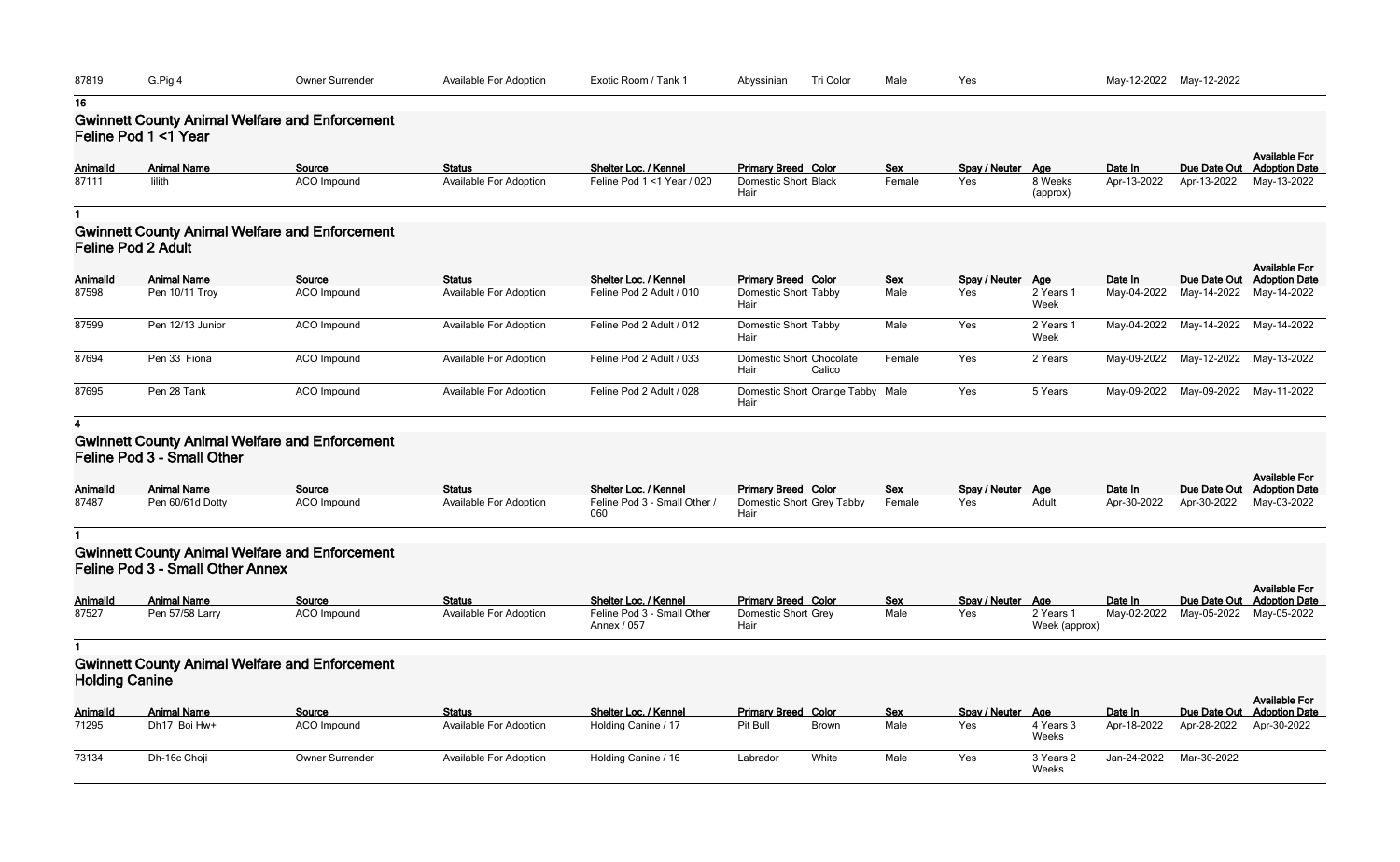| 73309 | Dh-007 Coco       | ACO Impound     | Available For Adoption                                  | Holding Canine / 7  | Labrador<br>Retriever | <b>Black</b>         | Female | No      | 5 Years 2<br>Months           | May-09-2022 | May-19-2022 | May-20-2022 |
|-------|-------------------|-----------------|---------------------------------------------------------|---------------------|-----------------------|----------------------|--------|---------|-------------------------------|-------------|-------------|-------------|
| 84364 | Dh-5 Dior         | ACO Impound     | <b>Available For Adoption</b>                           | Holding Canine / 5  | Labrador              | Tan                  | Female | Yes     | 1 Year 6<br>Months            | May-10-2022 | May-20-2022 | Nov-22-2021 |
| 86145 | Dh-10 Lucy        | Owner Surrender | Available For Adoption                                  | Holding Canine / 10 | Shepherd              | <b>Black</b>         | Female | Yes     | 1 Year 2<br>Months 2<br>Weeks | May-09-2022 | May-09-2022 | May-09-2022 |
| 86585 | Dh4 Michelle Hw++ | ACO Impound     | <b>Available For Adoption</b>                           | Holding Canine / 4  | Pit Bull              | Brown Brindle Female |        | yes     | 3 Years 1<br>Month 3 Weeks    | Mar-18-2022 | Mar-21-2022 | Mar-22-2022 |
| 86863 | Dh1 Mollie Hw++   | Owner Surrender | <b>Available For Adoption</b>                           | Holding Canine / 1  | Labrador              | <b>Black</b>         | Female | yes     | 9 Years 1<br>Month 1 Week     | Apr-04-2022 | Apr-04-2022 | Apr-04-2022 |
| 87086 | Dh6 India Hw++    | ACO Impound     | <b>Available For Adoption</b>                           | Holding Canine / 6  | Labrador              | Grey                 | Female | Yes     | 3 Years 1<br>Month            | Apr-12-2022 | Apr-15-2022 | Apr-18-2022 |
| 87471 | Dh2 Zipper Hw+    | ACO Impound     | <b>Under Vet Care</b>                                   | Holding Canine / 2  | Pit Bull              | Brown                | Male   | Yes     | 5 Years 2<br>Weeks            | Apr-29-2022 | May-03-2022 |             |
| 87691 | Dh-03 Dozer       | ACO Impound     | <b>Available For Adoption</b>                           | Holding Canine / 3  | American Pit<br>Bull  | <b>Brown</b>         | Male   | Yes     | 1 Year 6<br>Months            | May-09-2022 | May-12-2022 | May-13-2022 |
| 87770 | $Dh-12c$          | ACO Impound     | Available for Adoption -<br><b>Awaiting Spay/Neuter</b> | Holding Canine / 12 | American Pit<br>Bull  | White                | Female | No      | 3 Years                       | May-10-2022 | May-13-2022 | May-14-2022 |
| 87795 | Dh-08             | ACO Impound     | <b>Awaiting Triage</b>                                  | Holding Canine / 8  | Rottweiler            | <b>Black</b>         | Female | Unknown | 1 Year                        | May-11-2022 | May-14-2022 |             |
| 87796 | Dh-01             | ACO Impound     | <b>Awaiting Triage</b>                                  | Holding Canine / 1  | Terrier               | White                | Female | Unknown | 14 Years                      | May-11-2022 | May-14-2022 |             |

**13**

#### **Gwinnett County Animal Welfare and Enforcement In Foster**

| Animalld | <b>Animal Name</b> | Source                     | <b>Status</b>                         | Shelter Loc. / Kennel | <b>Primary Breed Color</b> |              | <b>Sex</b> | Spay / Neuter Age |                                 | Date In                    | Due Date Out | <b>Available For</b><br><b>Adoption Date</b> |
|----------|--------------------|----------------------------|---------------------------------------|-----------------------|----------------------------|--------------|------------|-------------------|---------------------------------|----------------------------|--------------|----------------------------------------------|
| 82257    | In Foster Pc Mung  | ACO Impound                | Protective Custody In Foster          | In Foster             | Snake - Olive<br>Python    | Yellow       | Unknown    | Unknown           | 1 Year 9<br>Months              | Aug-12-2021                | Aug-12-2021  |                                              |
| 82263    | In Foster Pc Loki  | ACO Impound                | Protective Custody In Foster          | In Foster             | Domestic<br>Longhair       | <b>Black</b> | Male       | Unknown           | 11 Months<br>(approx)           | Aug-12-2021                | Aug-12-2021  |                                              |
| 85246    | In Foster Sophie   | <b>ACO</b> Impound         | Available for Adoption - In<br>Foster | In Foster             | American Pit<br>Bull       | White        | Female     | Yes               | 1 Year 4<br>Months 1 Week       | Dec-30-2021                | Jan-04-2022  | Jan-05-2022                                  |
| 85406    | In Foster Zeus     | ACO Impound                | Available for Adoption - In<br>Foster | In Foster / 115       | Pit Bull                   | <b>Black</b> | Male       | Yes               | 1 Year 4<br>Months              | Jan-10-2022                | Jan-20-2022  | Jan-21-2022                                  |
| 85477    | In Foster-Titan    | ACO Impound                | In Foster                             | In Foster             | American Pit<br>Bull       | Fawn         | Male       | Yes               | 2 Weeks                         | 1 Year 1 Month Jan-14-2022 | Jan-18-2022  |                                              |
| 85734    | Db-8d Grizzly      | ACO Impound                | Protective Custody In Foster          | In Foster / 8         | Siberian Husky Red         |              | Male       | No                | 1 Year 3<br>Months 1 Week       | Feb-01-2022                | Feb-11-2022  |                                              |
| 85996    | In Foster Pc Coco  | ACO Impound                | Protective Custody In Foster          | In Foster             | Macaw                      | <b>Blue</b>  | Female     | Unknown           | 24 Years 2<br>Months 3<br>Weeks | Feb-14-2022                | Feb-14-2022  |                                              |
| 85997    | Tank 1             | Humane Officer Surrendered | Protective Custody In Foster          | In Foster / Tank 1    | Hamster                    | <b>Brown</b> | Unknown    | Unknown           | Adult                           | Feb-14-2022                | Feb-14-2022  |                                              |
| 85998    | Tank 1             | Humane Officer Surrendered | Protective Custody In Foster          | In Foster / Tank 1    | Hamster                    | Beige        | Unknown    | Unknown           | Adult                           | Feb-14-2022                | Feb-14-2022  |                                              |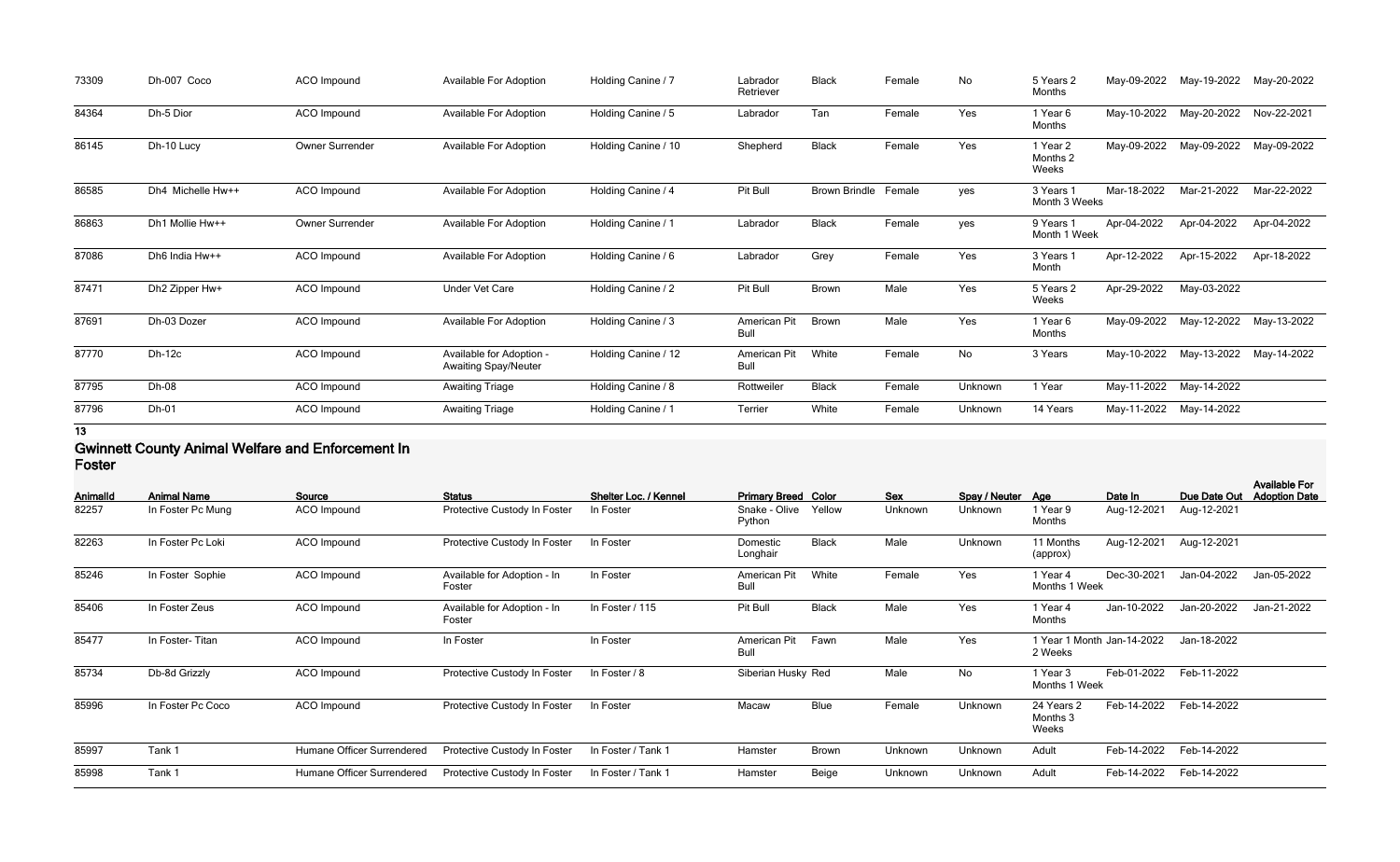| 85999 | Tank 1               | Humane Officer Surrendered    | Protective Custody In Foster          | In Foster / Tank 1 | Hamster                             | Beige        | Unknown | Unknown | Adult                           | Feb-14-2022                | Feb-14-2022 |             |
|-------|----------------------|-------------------------------|---------------------------------------|--------------------|-------------------------------------|--------------|---------|---------|---------------------------------|----------------------------|-------------|-------------|
| 86000 | Tank 1               | Humane Officer Surrendered    | Protective Custody In Foster          | In Foster / Tank 1 | Hamster                             | Orange       | Unknown | Unknown | Adult                           | Feb-14-2022                | Feb-14-2022 |             |
| 86001 | Tank 1               | Humane Officer Surrendered    | Protective Custody In Foster          | In Foster / Tank 1 | Hamster                             | Cream        | Unknown | Unknown | Adult                           | Feb-14-2022                | Feb-14-2022 |             |
| 86008 | In Foster Pc Bird    | Humane Officer Surrendered    | Protective Custody In Foster          | In Foster          | Cockateil                           | Grey         | Unknown | Unknown | 3 Years 2<br>Months 4<br>Weeks  | Feb-14-2022                | Feb-14-2022 |             |
| 86068 | In Foster Little Boy | Owner Surrender               | Available for Adoption - In<br>Foster | In Foster          | Labrador                            | <b>Brown</b> | Male    | Yes     | 10 Years 2<br>Months 3<br>Weeks | Feb-18-2022                | Feb-21-2022 | Feb-23-2022 |
| 86767 | In Foster C Dior     | ACO Impound                   | Protective Custody In Foster          | In Foster          | Poodle<br>Miniature                 | Tan          | Male    | No      | 2 Weeks                         | 1 Year 1 Month Mar-28-2022 | Apr-07-2022 | Apr-08-2022 |
| 86967 | In Foster            | <b>Cruelty Case Offspring</b> | Protective Custody In Foster          | In Foster          | Hamster                             | Orange       | Unknown | Unknown | 5 Weeks                         | Apr-08-2022                | Apr-08-2022 |             |
| 86968 | In Foster            | <b>Cruelty Case Offspring</b> | Protective Custody In Foster          | In Foster          | Hamster                             | Orange       | Unknown | Unknown | 5 Weeks                         | Apr-08-2022                | Apr-08-2022 |             |
| 86969 | In Foster            | <b>Cruelty Case Offspring</b> | Protective Custody In Foster          | In Foster          | Hamster                             | Orange       | Unknown | Unknown | 5 Weeks                         | Apr-08-2022                | Apr-08-2022 |             |
| 86970 | In Foster            | <b>Cruelty Case Offspring</b> | Protective Custody In Foster          | In Foster          | Hamster                             | Orange       | Unknown | Unknown | 5 Weeks                         | Apr-08-2022                | Apr-08-2022 |             |
| 86971 | In Foster            | <b>Cruelty Case Offspring</b> | Protective Custody In Foster          | In Foster          | Hamster                             | Orange       | Unknown | Unknown | 5 Weeks                         | Apr-08-2022                | Apr-08-2022 |             |
| 86972 | In Foster            | <b>Cruelty Case Offspring</b> | Protective Custody In Foster          | In Foster          | Hamster                             | Orange       | Unknown | Unknown | 5 Weeks                         | Apr-08-2022                | Apr-08-2022 |             |
| 86973 | In Foster            | <b>Cruelty Case Offspring</b> | Protective Custody In Foster          | In Foster          | Hamster                             | Orange       | Unknown | Unknown | 5 Weeks                         | Apr-08-2022                | Apr-08-2022 |             |
| 86974 | In Foster            | <b>Cruelty Case Offspring</b> | Protective Custody In Foster          | In Foster          | Hamster                             | Orange       | Unknown | Unknown | 5 Weeks                         | Apr-08-2022                | Apr-08-2022 |             |
| 86975 | In Foster            | <b>Cruelty Case Offspring</b> | Protective Custody In Foster          | In Foster          | Hamster                             | Orange       | Unknown | Unknown | 5 Weeks                         | Apr-08-2022                | Apr-08-2022 |             |
| 86976 | In Foster            | <b>Cruelty Case Offspring</b> | Protective Custody In Foster          | In Foster          | Hamster                             | Orange       | Unknown | Unknown | 5 Weeks                         | Apr-08-2022                | Apr-08-2022 |             |
| 87220 | In Foster Cookie     | ACO Impound                   | Hold In Foster                        | In Foster          | <b>Domestic Short Black</b><br>Hair |              | Female  | No      | 8 Weeks                         | Apr-19-2022                | Apr-19-2022 |             |
| 87221 | In Foster Oreo       | ACO Impound                   | Hold In Foster                        | In Foster          | <b>Domestic Short Black</b><br>Hair |              | Female  | No      | 8 Weeks                         | Apr-19-2022                | Apr-19-2022 |             |
| 87223 | In Foster Belle      | ACO Impound                   | Hold In Foster                        | In Foster          | Domestic Short Grey Tabby<br>Hair   |              | Female  | No      | 8 Weeks                         | Apr-19-2022                | Apr-19-2022 |             |
| 87290 | Sf-8 Tinker          | ACO Impound                   | Hold In Foster                        | In Foster / 48     | Domestic Short Brown Tabby<br>Hair  |              | Female  | Unknown | 5 Weeks                         | Apr-22-2022                | Apr-25-2022 |             |
| 87380 | Sf-8 Baby Ruth       | ACO Impound                   | Hold In Foster                        | In Foster          | <b>Domestic Short Black</b><br>Hair |              | Female  | Unknown | 7 Weeks                         | Apr-27-2022                | Apr-27-2022 |             |
| 87381 | Sf-8 Sweet Tart      | ACO Impound                   | Hold In Foster                        | In Foster          | Domestic Short Grey Tabby<br>Hair   |              | Female  | Unknown | 7 Weeks                         | Apr-27-2022                | Apr-27-2022 |             |
| 87384 | Sf-28 Skittles       | ACO Impound                   | Hold In Foster                        | In Foster / 28     | <b>Domestic Short Grey</b><br>Hair  |              | Female  | Unknown | 7 Weeks                         | Apr-27-2022                | Apr-27-2022 |             |
| 87385 | Sf-28 Rolo           | ACO Impound                   | Hold In Foster                        | In Foster / 28     | <b>Domestic Short Black</b><br>Hair |              | Male    | Unknown | 7 Weeks                         | Apr-27-2022                | Apr-27-2022 |             |
| 87386 | Sf-6 Gummie Bear     | ACO Impound                   | Hold In Foster                        | In Foster / 6      | <b>Domestic Short Grey</b><br>Hair  |              | Female  | Unknown | 7 Weeks                         | Apr-27-2022                | Apr-27-2022 |             |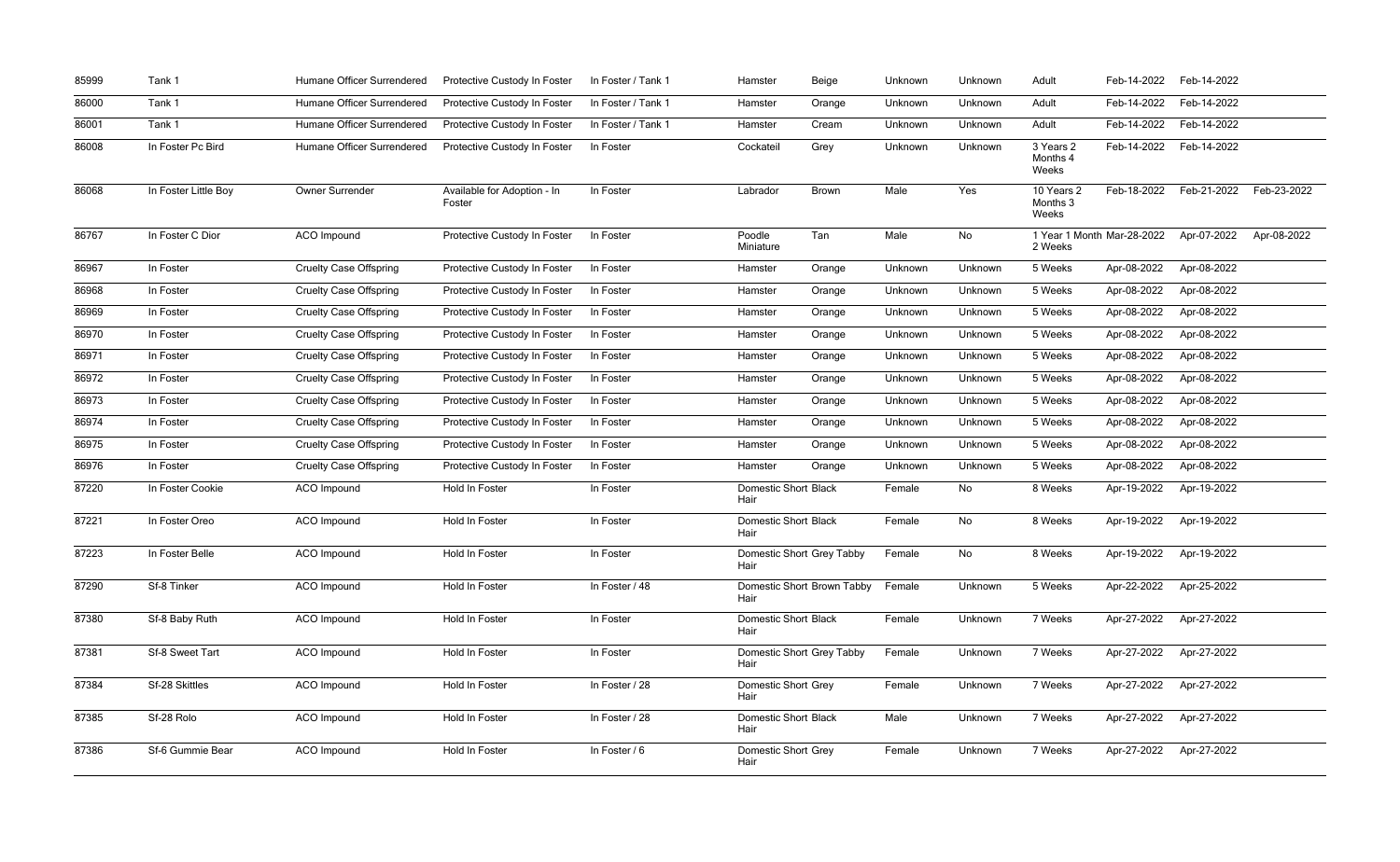| 87387 | Sf-6 Twix                | ACO Impound        | Hold In Foster               | In Foster / 6  | Domestic Short Grey Tabby<br>Hair    | Male    | Unknown | 7 Weeks | Apr-27-2022 | Apr-27-2022             |
|-------|--------------------------|--------------------|------------------------------|----------------|--------------------------------------|---------|---------|---------|-------------|-------------------------|
| 87389 | Sf-10 Peppermint Patty   | ACO Impound        | <b>Hold In Foster</b>        | In Foster / 10 | <b>Domestic Short Black</b><br>Hair  | Female  | Unknown | 7 Weeks | Apr-27-2022 | Apr-30-2022             |
| 87419 | In Foster Zara           | ACO Impound        | Protective Custody In Foster | In Foster      | American Pit<br><b>Black</b><br>Bull | Female  | Unknown | 5 Weeks | Apr-28-2022 | Apr-28-2022             |
| 87420 | In Foster Owen Grady     | ACO Impound        | Protective Custody In Foster | In Foster      | American Pit<br>White<br><b>Bull</b> | Male    | Unknown | 5 Weeks | Apr-28-2022 | Apr-28-2022             |
| 87421 | In Foster Claire Dearing | ACO Impound        | Protective Custody In Foster | In Foster      | American Pit<br>Brown<br>Bull        | Female  | Unknown | 5 Weeks | Apr-28-2022 | Apr-28-2022             |
| 87422 | In Foster Allan Grant    | ACO Impound        | Protective Custody In Foster | In Foster      | American Pit<br>White<br><b>Bull</b> | Male    | Unknown | 5 Weeks | Apr-28-2022 | Apr-28-2022             |
| 87423 |                          | ACO Impound        | Protective Custody In Foster | In Foster      | White<br>American Pit<br><b>Bull</b> | Male    | Unknown | 5 Weeks | Apr-28-2022 | Apr-28-2022             |
| 87424 | In Foster Ellie Sattler  | ACO Impound        | Protective Custody In Foster | In Foster      | American Pit<br>White<br>Bull        | Female  | Unknown | 5 Weeks | Apr-28-2022 | Apr-28-2022             |
| 87536 | Sf-30                    | ACO Impound        | Hold In Foster               | In Foster / 30 | <b>Domestic Short Black</b><br>Hair  | Female  | No      | 6 Weeks | May-02-2022 | May-05-2022             |
| 87537 | <b>Sf-30</b>             | ACO Impound        | Hold In Foster               | In Foster / 30 | <b>Domestic Short Black</b><br>Hair  | Male    | No      | 6 Weeks |             | May-02-2022 May-05-2022 |
| 87538 | <b>Sf-30</b>             | ACO Impound        | Hold In Foster               | In Foster / 30 | <b>Domestic Short Black</b><br>Hair  | Male    | No      | 6 Weeks | May-02-2022 | May-02-2022             |
| 87539 | Sf-30                    | ACO Impound        | <b>Hold In Foster</b>        | In Foster / 30 | <b>Domestic Short Grey</b><br>Hair   | Female  | No      | 6 Weeks |             | May-02-2022 May-05-2022 |
| 87709 | Eeny                     | <b>ACO</b> Impound | <b>Hold In Foster</b>        | In Foster      | Domestic Short Grey Tabby<br>Hair    | Unknown | Unknown | 3 Weeks |             | May-09-2022 May-12-2022 |
| 87710 | Meeny                    | ACO Impound        | Hold In Foster               | In Foster      | Domestic Short Grey Tabby<br>Hair    | Unknown | Unknown | 3 Weeks | May-09-2022 | May-09-2022             |
| 87711 | Miny                     | ACO Impound        | Hold In Foster               | In Foster      | Domestic Short Grey Tabby<br>Hair    | Unknown | Unknown | 3 Weeks |             | May-09-2022 May-12-2022 |
| 87712 | Moe                      | ACO Impound        | Hold In Foster               | In Foster      | Domestic Short Grey Tabby<br>Hair    | Unknown | Unknown | 3 Weeks |             | May-09-2022 May-12-2022 |

## **Gwinnett County Animal Welfare and Enforcement Neglect Canine**

| <b>TRANSPORT OF THE REAL PROPERTY</b> |                    |                            |                         |                              |                            |                           |            |                   |                                |             |             |                                                    |
|---------------------------------------|--------------------|----------------------------|-------------------------|------------------------------|----------------------------|---------------------------|------------|-------------------|--------------------------------|-------------|-------------|----------------------------------------------------|
| <b>AnimalId</b>                       | <b>Animal Name</b> | Source                     | <b>Status</b>           | <b>Shelter Loc. / Kennel</b> | <b>Primary Breed Color</b> |                           | <b>Sex</b> | Spay / Neuter Age |                                | Date In     |             | <b>Available For</b><br>Due Date Out Adoption Date |
| 85508                                 | Nd <sub>06</sub>   | ACO Impound                | Protective Custody/Hold | Neglect Canine / Nd-06       | Pit Bull                   | <b>Brindle</b>            | Male       | No                | 6 Months 2<br>Weeks            | Jan-15-2022 | Feb-04-2022 | Feb-04-2022                                        |
| 85674                                 | Nd-03              | Humane Officer Surrendered | Protective Custody/Hold | Neglect Canine / Nd-03       | Labrador                   | <b>Black</b>              | Male       | Yes               | 2 Years 3<br>Months 2<br>Weeks | Jan-28-2022 | Feb-07-2022 |                                                    |
| 85688                                 | Nd <sub>5</sub>    | ACO Impound                | Protective Custody/Hold | Neglect Canine / Nd-05       | Pit Bull                   | <b>Brown Brindle Male</b> |            | Unknown           | 6 Months 2<br>Weeks            | Jan-29-2022 | Jan-29-2022 |                                                    |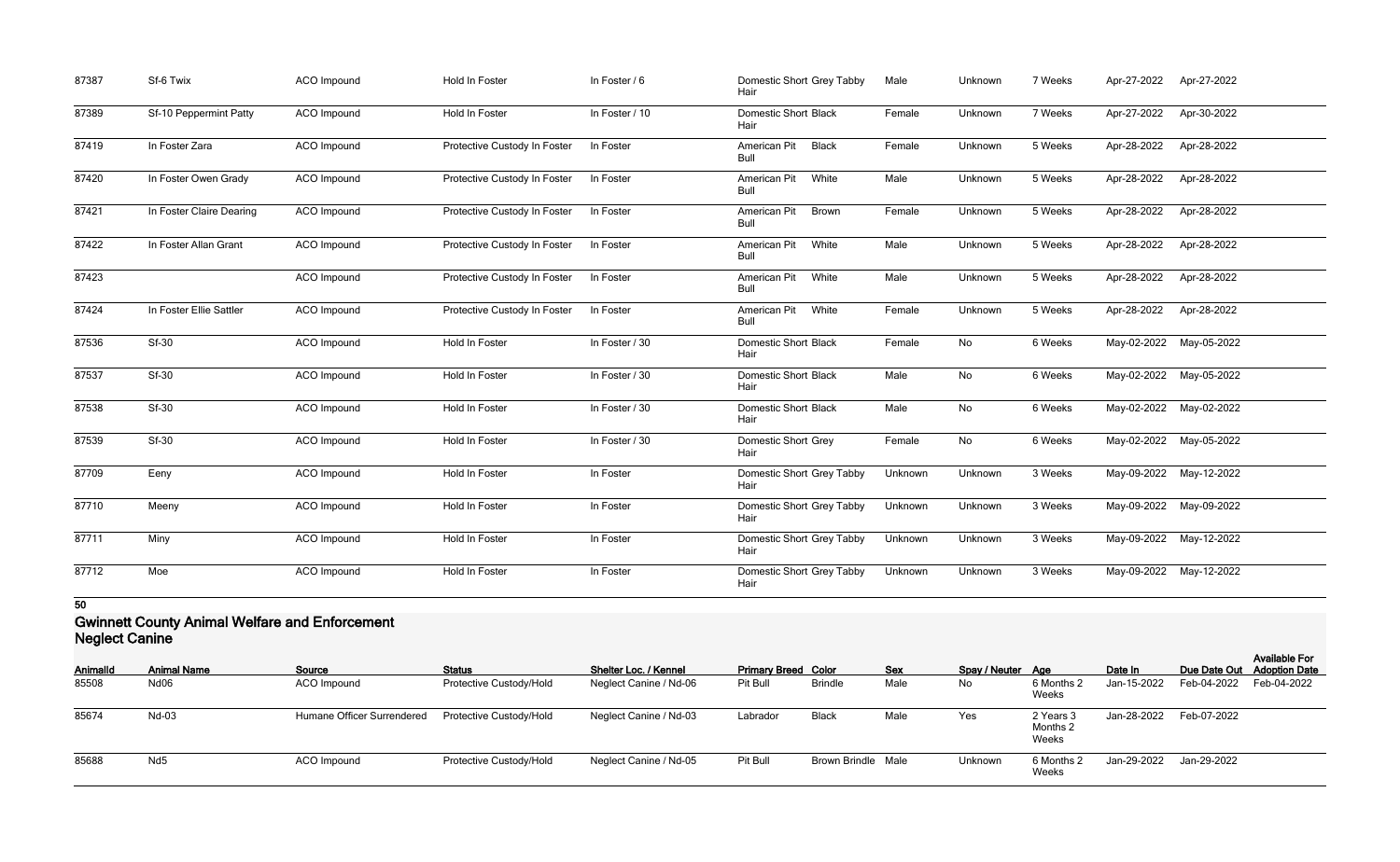| 85693 | Nd-4c Lucky | <b>ACO Impound</b>         | Protective Custody/Hold | Neglect Canine / Nd-04 | Pit Bull   | <b>Black Brindle</b> | Male   | No      | 8 Years 3<br>Months 1 Week | Jan-30-2022             | Jan-30-2022 |
|-------|-------------|----------------------------|-------------------------|------------------------|------------|----------------------|--------|---------|----------------------------|-------------------------|-------------|
| 87275 | ND 02 Lady  | Humane Officer Surrendered | Protective Custody/Hold | Neglect Canine / 2     | Cane Corso | Black                | Female | Unknown | 5 Months 3<br>Weeks        | May-03-2022 May-18-2022 |             |

# **Gwinnett County Animal Welfare and Enforcement Neglect Canine Annex**

| Animalld | <b>Animal Name</b> | Source             | <b>Status</b>                 | <b>Shelter Loc. / Kennel</b>              | <b>Primary Breed Color</b> |              | <b>Sex</b> | Spay / Neuter Age |                                 | Date In                 | Due Date Out            | <b>Available For</b><br><b>Adoption Date</b> |
|----------|--------------------|--------------------|-------------------------------|-------------------------------------------|----------------------------|--------------|------------|-------------------|---------------------------------|-------------------------|-------------------------|----------------------------------------------|
| 80314    | Nd10 Amber         | ACO Impound        | <b>Available For Adoption</b> | Neglect Canine Annex / Nd-10 American Pit | Bull                       | Black        | Female     | Yes               | 2 Years 11<br>Months 1 Week     | Mar-03-2022             | Mar-13-2022             | Mar-14-2022                                  |
| 85507    | <b>Nd11</b>        | <b>ACO</b> Impound | Protective Custody/Hold       | Neglect Canine Annex / Nd-11              | Labrador                   | <b>Black</b> | Female     | No                | 6 Months 2<br>Weeks             | Jan-15-2022             | Feb-04-2022             | Feb-04-2022                                  |
| 86401    | Nd09c Lucy         | <b>ACO</b> Impound | Protective Custody/Hold       | Neglect Canine Annex / Nd-09 Labrador     |                            | White        | Female     | Unknown           | 4 Years 2<br>Months<br>(approx) | Mar-08-2022 Apr-05-2022 |                         |                                              |
| 87714    | Nd-08 Taxi         | ACO Impound        | <b>Available For Adoption</b> | Neglect Canine Annex / Nd-08 Pit Bull     |                            | <b>Brown</b> | Female     | yes               | 4 Months<br>(approx)            |                         | May-09-2022 May-12-2022 |                                              |

#### **4**

# **Gwinnett County Animal Welfare and Enforcement Neglect Feline/ Maternity**

|          |                    |             |                          |                                       |                                             |            |                   |          |             |                         | <b>Available For</b> |
|----------|--------------------|-------------|--------------------------|---------------------------------------|---------------------------------------------|------------|-------------------|----------|-------------|-------------------------|----------------------|
| Animalld | <b>Animal Name</b> | Source      | <b>Status</b>            | Shelter Loc. / Kennel                 | <b>Primary Breed Color</b>                  | <b>Sex</b> | Spay / Neuter Age |          | Date In     | Due Date Out            | <b>Adoption Date</b> |
| 87736    | $Nf-23$            | ACO Impound | <b>Under Vet Care</b>    | <b>Neglect Feline/ Maternity / 23</b> | <b>Domestic Short Black</b><br>Hair         | Male       | No                | 10 Weeks | May-10-2022 | May-13-2022             |                      |
| 87737    | $Nf-22$            | ACO Impound | <b>Under Vet Care</b>    | <b>Neglect Feline/ Maternity / 22</b> | <b>Domestic Short Buff</b><br>Hair          | Female     | No                | 8 Weeks  | May-10-2022 | May-13-2022             |                      |
| 87738    | <b>Nf-27</b>       | ACO Impound | <b>Under Vet Care</b>    | Neglect Feline/ Maternity / 27        | <b>Domestic Short Muted Calico</b><br>Hair  | Female     | No                | 8 Weeks  | May-10-2022 | May-13-2022             |                      |
| 87739    | <b>Nf-28 Fiv+</b>  | ACO Impound | <b>Awaiting Transfer</b> | <b>Neglect Feline/ Maternity / 28</b> | <b>Domestic Short Black</b><br>Hair         | Female     | No                | 5 Weeks  | May-10-2022 | May-13-2022             |                      |
| 87740    | <b>Nf-28</b>       | ACO Impound | <b>Awaiting Transfer</b> | Neglect Feline/ Maternity / 28        | Domestic Short Orange Tabby Male<br>Hair    |            | No                | 4 Weeks  |             | May-10-2022 May-13-2022 |                      |
| 87741    | <b>Nf-28</b>       | ACO Impound | <b>Awaiting Transfer</b> | Neglect Feline/ Maternity / 28        | Domestic Short Tabby<br>Hair                | Male       | No                | 4 Weeks  | May-10-2022 | May-13-2022             |                      |
| 87742    | <b>Nf-20</b>       | ACO Impound | <b>Under Vet Care</b>    | Neglect Feline/ Maternity / 20        | <b>Domestic Short Muted Calico</b><br>Hair  | Female     | No                | 6 Weeks  | May-10-2022 | May-13-2022             |                      |
| 87743    | <b>Nf-26</b>       | ACO Impound | <b>Under Vet Care</b>    | Neglect Feline/ Maternity / 26        | <b>Domestic Short Tortoiseshell</b><br>Hair | Female     | No                | 6 Weeks  | May-10-2022 | May-13-2022             |                      |
| 87744    | $Nf-25$            | ACO Impound | <b>Under Vet Care</b>    | Neglect Feline/ Maternity / 25        | Domestic Short Grey<br>Hair                 | Male       | No                | 8 Weeks  | May-10-2022 | May-13-2022             |                      |
| 87751    | $Nf-21$            | ACO Impound | <b>Under Vet Care</b>    | <b>Neglect Feline/ Maternity / 21</b> | Domestic Short Orange Tabby Female<br>Hair  |            | No                | 6 Weeks  | May-10-2022 | May-13-2022             |                      |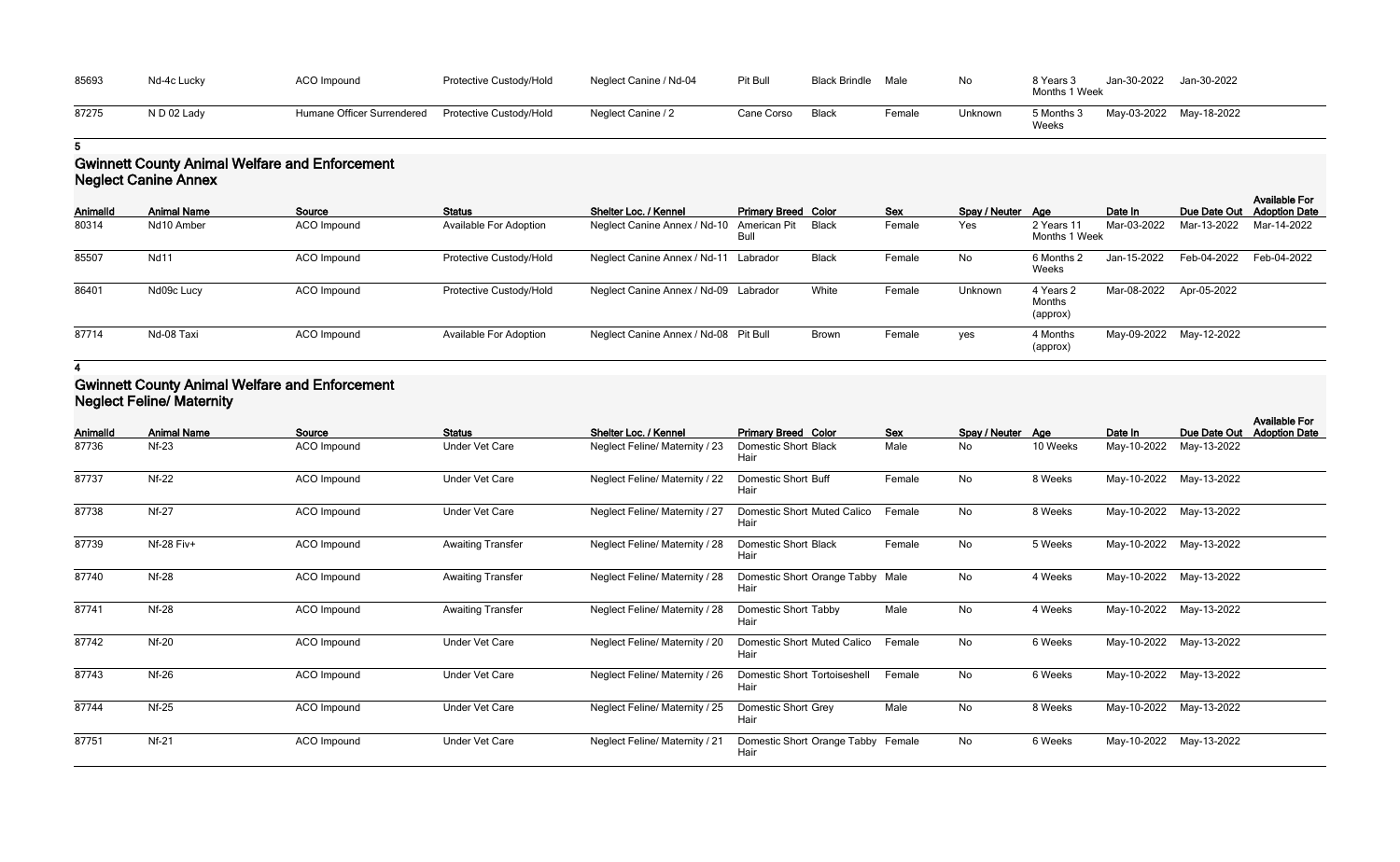| 87812 | Nf-48        | ACO Impound        | Awaiting Vet Exam / Health<br>Check                     | Neglect Feline/ Maternity / 48                       | <b>Domestic Short Buff</b><br>Hair |             | Male   | No      | 5 Weeks | May-12-2022 May-12-2022 |  |
|-------|--------------|--------------------|---------------------------------------------------------|------------------------------------------------------|------------------------------------|-------------|--------|---------|---------|-------------------------|--|
| 87813 | <b>Nf 12</b> | ACO Impound        | Available for Adoption -<br><b>Awaiting Spay/Neuter</b> | Neglect Feline/ Maternity / 12  Domestic Short Black | Hair                               |             | Female | No      | l Year  | May-12-2022 May-12-2022 |  |
| 87820 | Walter Nf-10 | <b>ACO</b> Impound | <b>Awaiting Triage</b>                                  | Neglect Feline/ Maternity / 10                       | Domestic<br>Medium Hair            | Brown Tabby | Male   | Unknown | 2 Years | May-12-2022 May-22-2022 |  |

# **Gwinnett County Animal Welfare and Enforcement Puppy Triage**

| Animalld | <b>Animal Name</b> | Source             | <b>Status</b>                       | Shelter Loc. / Kennel | <b>Primary Breed Color</b>                 | Sex     | Spay / Neuter Age |                           | Date In     | Due Date Out | <b>Available For</b><br><b>Adoption Date</b> |
|----------|--------------------|--------------------|-------------------------------------|-----------------------|--------------------------------------------|---------|-------------------|---------------------------|-------------|--------------|----------------------------------------------|
| 87394    | Pt-1 Mom           | <b>ACO</b> Impound | Awaiting Vet Exam / Health<br>Check | Puppy Triage / 1      | Domestic Short Grey Tabby<br>Hair          | Female  | No                | 2 Years 2<br>Weeks        | Apr-27-2022 | Apr-30-2022  |                                              |
| 87395    | Pt-1 First Kitten  | ACO Impound        | Awaiting Vet Exam / Health<br>Check | Puppy Triage / 1      | <b>Domestic Short Black</b><br>Hair        | Female  | No                | 3 Weeks                   | Apr-27-2022 | Apr-27-2022  |                                              |
| 87413    | $Pt-1$             | ACO Impound        | Awaiting Vet Exam / Health<br>Check | Puppy Triage / 1      | <b>Domestic Short Grey</b><br>Hair         | Unknown | Unknown           | Baby                      | Apr-28-2022 | May-01-2022  |                                              |
| 87414    | $Pt-1$             | <b>ACO</b> Impound | Awaiting Vet Exam / Health<br>Check | Puppy Triage / 1      | <b>Domestic Short Grey</b><br>Hair         | Unknown | Unknown           | Baby                      | Apr-28-2022 | Apr-30-2022  |                                              |
| 87415    | $Pt-1$             | <b>ACO</b> Impound | Awaiting Vet Exam / Health<br>Check | Puppy Triage / 1      | <b>Domestic Short Grey</b><br>Hair         | Unknown | Unknown           | Baby                      | Apr-28-2022 | Apr-30-2022  |                                              |
| 87556    | Pt-3 Mom           | <b>ACO</b> Impound | Awaiting Vet Exam / Health<br>Check | Puppy Triage / 3      | <b>Domestic Short Calico</b><br>Hair       | Female  | No                | 1 Year 1 Week May-03-2022 |             | May-06-2022  |                                              |
| 87557    | Pt-3 Kitten 1      | ACO Impound        | Awaiting Vet Exam / Health<br>Check | Puppy Triage / 3      | Domestic Short Grey Tabby<br>Hair          | Female  | Unknown           | Adult                     | May-03-2022 | May-03-2022  |                                              |
| 87558    | Pt-3 Kitten 2      | <b>ACO</b> Impound | Awaiting Vet Exam / Health<br>Check | Puppy Triage / 3      | Domestic Short Grey Tabby<br>Hair          | Female  | Unknown           | Adult                     | May-03-2022 | May-03-2022  |                                              |
| 87559    | Pt-3 Kitten 3      | <b>ACO</b> Impound | Awaiting Vet Exam / Health<br>Check | Puppy Triage / 3      | Domestic Short Orange Tabby Female<br>Hair |         | Unknown           | Adult                     | May-03-2022 | May-03-2022  |                                              |
| 87560    | Pt-3 Kitten 4      | <b>ACO</b> Impound | Awaiting Vet Exam / Health<br>Check | Puppy Triage / 3      | <b>Domestic Short Calico</b><br>Hair       | Female  | Unknown           | Adult                     | May-03-2022 | May-03-2022  |                                              |
| 87561    | Pt-3 Kitten 5      | <b>ACO</b> Impound | Awaiting Vet Exam / Health<br>Check | Puppy Triage / 3      | Domestic Short Grey Tabby<br>Hair          | Female  | Unknown           | Adult                     | May-03-2022 | May-03-2022  |                                              |
| 87700    | $Pt-5$             | ACO Impound        | Awaiting Vet Exam / Health<br>Check | Puppy Triage / 2      | <b>Domestic Short Calico</b><br>Hair       | Female  | <b>No</b>         |                           | May-09-2022 | May-09-2022  |                                              |
| 87821    | Pt-01              | ACO Impound        | <b>Awaiting Triage</b>              | Puppy Triage / 1      | <b>Black</b><br>Terrier                    | Male    | Unknown           | 8 Weeks                   | May-12-2022 | May-12-2022  |                                              |

**13**

**Gwinnett County Animal Welfare and Enforcement Sick Canine**

| <b>AnimalId</b> | <b>Animal Name</b> | <b>Source</b>      | <b>Status</b>                 | Shelter Loc. / Kennel | <b>Primary Breed Color</b> |       | Sex  | Spay / Neuter Age |              | Date In                             | Due Date Out |
|-----------------|--------------------|--------------------|-------------------------------|-----------------------|----------------------------|-------|------|-------------------|--------------|-------------------------------------|--------------|
| 86537           | Sd-1c Taz          | <b>ACO Impound</b> | <b>Available For Adoption</b> | Sick Canine / 1       | Pit Bull                   | Brown | Male | Yes               |              | 11 Months 3 Mar-16-2022 Apr-09-2022 |              |
|                 |                    |                    |                               |                       |                            |       |      |                   | <b>Weeks</b> |                                     |              |

| Spay / Neuter | Age                  | Date In     | Due Date Out | <b>Available For</b><br><b>Adoption Date</b> |
|---------------|----------------------|-------------|--------------|----------------------------------------------|
| Yes           | 11 Months 3<br>Weeks | Mar-16-2022 | Apr-09-2022  |                                              |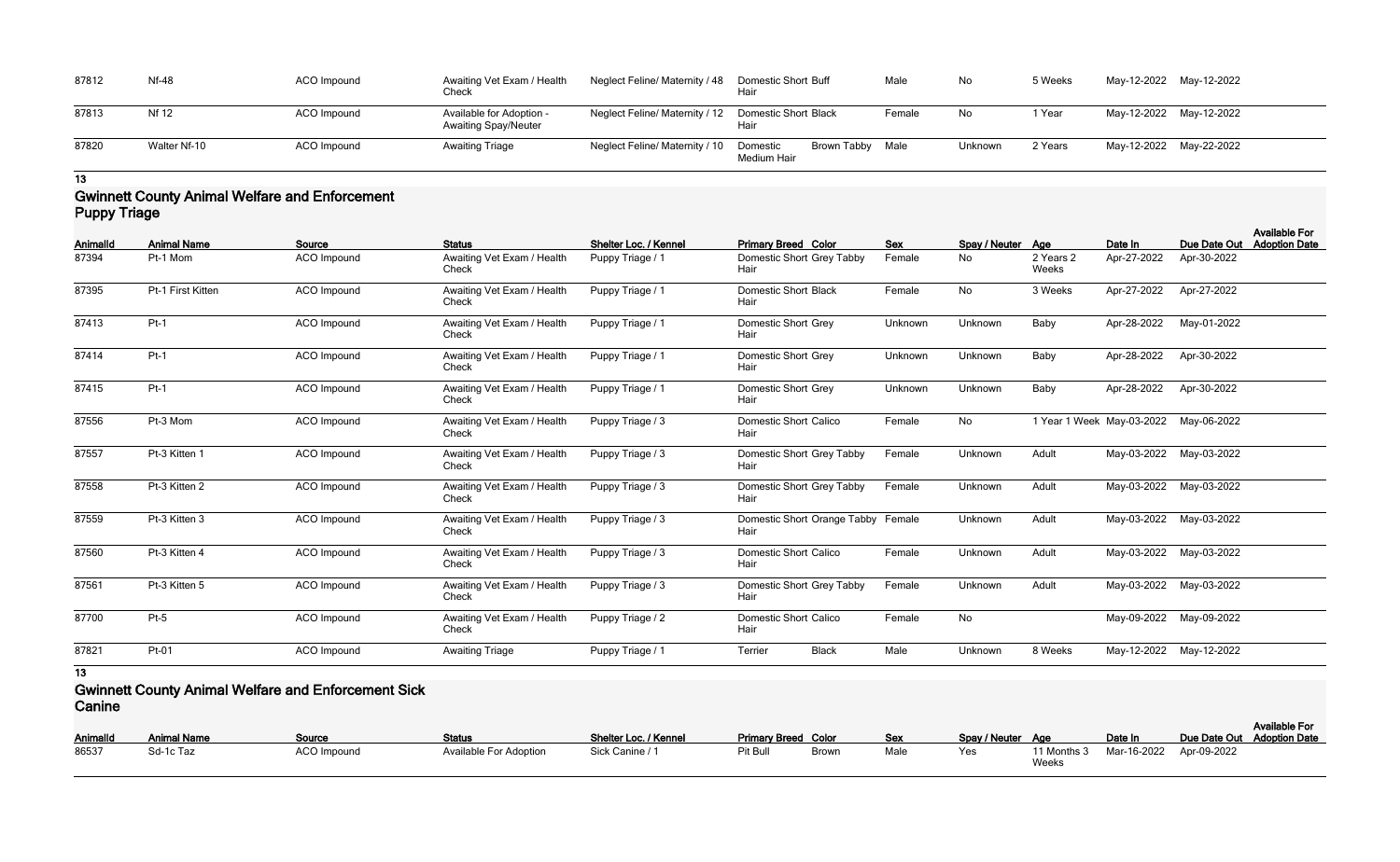| 87007 | Sd7c Croissant Hw++ | ACO Impound | <b>Available For Adoption</b> | Sick Canine / 7 | Terrier  | <b>Black</b> | Female | Yes     | 2 Years 1<br>Month | Apr-08-2022 | Apr-11-2022                         | Apr-29-2022                         |
|-------|---------------------|-------------|-------------------------------|-----------------|----------|--------------|--------|---------|--------------------|-------------|-------------------------------------|-------------------------------------|
| 87667 | Sd-9 Ruthie         | ACO Impound | <b>Available For Adoption</b> | Sick Canine / 9 | Pit Bull | Grey         | Female | Yes     | 10 Years           |             |                                     | May-07-2022 May-11-2022 May-12-2022 |
| 87713 | Sd-02 Tonka         | ACO Impound | <b>Available For Adoption</b> | Sick Canine / 2 | Pit Bull | <b>Brown</b> | Male   | Yes     | 2 Years            |             | May-09-2022 May-12-2022 May-13-2022 |                                     |
| 87822 | $Sd-03c$            | ACO Impound | <b>Awaiting Triage</b>        | Sick Canine / 3 | Terrier  | <b>Black</b> | Female | Unknown |                    |             | May-12-2022 May-15-2022             |                                     |

# **Gwinnett County Animal Welfare and Enforcement Sick Canine Annex**

| <b>AnimalId</b> | <b>Animal Name</b> | Source                 | <b>Status</b>                            | Shelter Loc. / Kennel  | <b>Primary Breed Color</b> |              | <b>Sex</b> | Spay / Neuter Age |                                 | Date In     | Due Date Out                        | <b>Available For</b><br><b>Adoption Date</b> |
|-----------------|--------------------|------------------------|------------------------------------------|------------------------|----------------------------|--------------|------------|-------------------|---------------------------------|-------------|-------------------------------------|----------------------------------------------|
| 78647           | Sd-12c Hamlet      | <b>Owner Surrender</b> | <b>Available For Adoption</b>            | Sick Canine Annex / 12 | Shepherd                   | Tan          | Male       | Yes               | 6 Years 3<br>Months<br>(approx) | May-03-2022 | May-03-2022                         | May-03-2022                                  |
| 87077           | Sd-14d Forrest     | <b>ACO</b> Impound     | <b>Awaiting Rescue</b>                   | Sick Canine Annex / 14 | Jindo                      | White        | Male       | No                | 12 Years<br>Month               | Apr-12-2022 | Apr-15-2022                         | Apr-16-2022                                  |
| 87643           | Sd11D              | ACO Impound            | <b>Awaiting Behavioral</b><br>Assessment | Sick Canine Annex / 11 | Labrador<br>Retriever      | <b>Brown</b> | Male       | No                | 3 Years 1<br>Week               | May-06-2022 |                                     | May-16-2022 May-17-2022                      |
| 87658           | Sd-018 Bull        | <b>ACO</b> Impound     | <b>Available For Adoption</b>            | Sick Canine Annex / 18 | Pit Bull                   | <b>Blue</b>  | Male       | yes               | 4 Years 1<br>Week               | May-06-2022 | May-09-2022                         | May-09-2022                                  |
| 87662           | Sd-16 Marvin Hw++  | ACO Impound            | <b>Available For Adoption</b>            | Sick Canine Annex / 16 | American Pit<br>Bull       | Tan          | Male       | Yes               | 2 Years                         |             | May-07-2022 May-11-2022 May-13-2022 |                                              |

# **5**

## **Gwinnett County Animal Welfare and Enforcement Sick Feline**

| Animalld | <b>Animal Name</b>   | Source                                             | <b>Status</b>                       | Shelter Loc. / Kennel | <b>Primary Breed Color</b>          | <b>Sex</b> | Spay / Neuter Age |         | Date In     | Due Date Out            | <b>Available For</b><br><b>Adoption Date</b> |
|----------|----------------------|----------------------------------------------------|-------------------------------------|-----------------------|-------------------------------------|------------|-------------------|---------|-------------|-------------------------|----------------------------------------------|
| 87269    | Sf-76 Smartie        | ACO Impound<br>Awaiting Vet Exam / Health<br>Check |                                     | Sick Feline / 76      | <b>Domestic Short Black</b><br>Hair | Male       | No                | 6 Weeks | Apr-21-2022 | Apr-21-2022             |                                              |
| 87270    | Sf-76 Spree          | ACO Impound                                        | Awaiting Vet Exam / Health<br>Check | Sick Feline / 76      | Domestic Short Tabby<br>Hair        | Male       | No                | 6 Weeks | Apr-21-2022 | Apr-21-2022             |                                              |
| 87440    | Sf-44 Razzles        | ACO Impound                                        | Awaiting Vet Exam / Health<br>Check | Sick Feline / 44      | Domestic Short Grey<br>Hair         | Female     | No                | 9 Weeks | Apr-28-2022 | Apr-28-2022             |                                              |
| 87530    | Sf-8 Cookies N Cream | ACO Impound                                        | Awaiting Vet Exam / Health<br>Check | Sick Feline / 8       | Domestic Short Brown Tabby<br>Hair  | Female     | No                | 8 Weeks |             | May-02-2022 May-02-2022 |                                              |
| 87531    | Sf-8 Karamel Sutra   | ACO Impound                                        | Awaiting Vet Exam / Health<br>Check | Sick Feline / 8       | Domestic Short Grey Tabby<br>Hair   | Female     | No                | 8 Weeks | May-02-2022 | May-02-2022             |                                              |
| 87532    | Sf-8 Cannoli         | ACO Impound                                        | Awaiting Vet Exam / Health<br>Check | Sick Feline / 8       | <b>Domestic Short White</b><br>Hair | Male       | No                | 8 Weeks | May-02-2022 | May-02-2022             |                                              |
| 87591    | Sf-10 Jourdan        | ACO Impound                                        | Awaiting Vet Exam / Health<br>Check | Sick Feline / 10      | Domestic Short Brown Tabby<br>Hair  | Male       | Unknown           |         | May-04-2022 | May-07-2022             |                                              |
| 87592    | Sf-10 Kendall        | ACO Impound                                        | Awaiting Vet Exam / Health<br>Check | Sick Feline / 10      | Domestic Short Brown Tabby<br>Hair  | Unknown    | Unknown           |         |             | May-04-2022 Apr-29-2022 |                                              |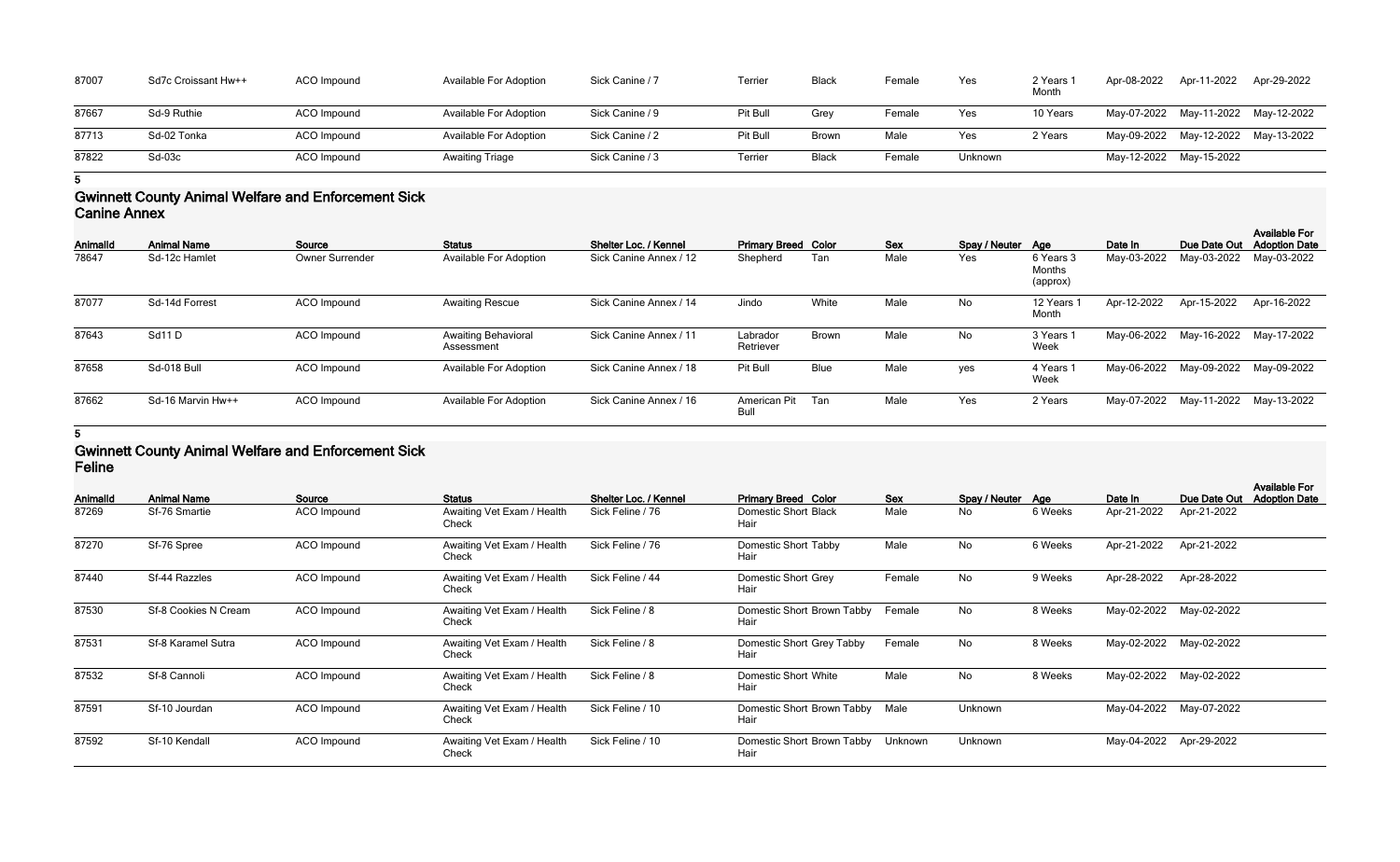| 87604 | Sf-26 Daphne        | Owner Surrender | Awaiting Vet Exam / Health<br>Check | Sick Feline / 26 | <b>Domestic Short Tabby</b><br>Hair         | Female | Unknown | 6 Weeks |             | May-04-2022 May-04-2022 |
|-------|---------------------|-----------------|-------------------------------------|------------------|---------------------------------------------|--------|---------|---------|-------------|-------------------------|
| 87606 | Sf-26 Velma         | Owner Surrender | Awaiting Vet Exam / Health<br>Check | Sick Feline / 26 | Domestic Short Grey Tabby<br>Hair           | Female | Unknown | Young   |             | May-04-2022 May-04-2022 |
| 87609 | Sf-29 Teide         | Owner Surrender | Awaiting Vet Exam / Health<br>Check | Sick Feline / 29 | Domestic Short Grey Tabby<br>Hair           | Male   | Unknown | Young   |             | May-04-2022 May-04-2022 |
| 87610 | Sf-28 Tambora       | Owner Surrender | Awaiting Vet Exam / Health<br>Check | Sick Feline / 28 | <b>Domestic Short Tabby</b><br>Hair         | Female | Unknown | Young   |             | May-04-2022 May-04-2022 |
| 87611 | Sf-28 Vesuvius      | Owner Surrender | Awaiting Vet Exam / Health<br>Check | Sick Feline / 28 | <b>Domestic Short Tabby</b><br>Hair         | Male   | Unknown | Young   |             | May-04-2022 May-04-2022 |
| 87612 | Sf-29 Arenal        | Owner Surrender | Awaiting Vet Exam / Health<br>Check | Sick Feline / 29 | Domestic Short Tabby<br>Hair                | Male   | Unknown | Young   | May-04-2022 | May-04-2022             |
| 87613 | Sf-29 Everest       | Owner Surrender | Awaiting Vet Exam / Health<br>Check | Sick Feline / 29 | Domestic Short Tabby<br>Hair                | Male   | Unknown | Young   |             | May-04-2022 May-04-2022 |
| 87701 | Sf-22 Tater Tot     | ACO Impound     | Awaiting Vet Exam / Health<br>Check | Sick Feline / 22 | <b>Domestic Short Buff</b><br>Hair          | Male   | No      | 5 Weeks |             | May-09-2022 May-09-2022 |
| 87702 | Sf-22 Hot Sauce     | ACO Impound     | Awaiting Vet Exam / Health<br>Check | Sick Feline / 22 | Domestic Short Orange Tabby Male<br>Hair    |        | No      | 5 Weeks |             | May-09-2022 May-09-2022 |
| 87703 | Sf-22 Butter Bean   | ACO Impound     | Awaiting Vet Exam / Health<br>Check | Sick Feline / 22 | <b>Domestic Short Buff</b><br>Hair          | Male   | No      | 5 Weeks |             | May-09-2022 May-09-2022 |
| 87704 | Sf-22 Tartar Sauce  | ACO Impound     | Awaiting Vet Exam / Health<br>Check | Sick Feline / 22 | Domestic Short Orange Tabby Male<br>Hair    |        | No      | 5 Weeks |             | May-09-2022 May-09-2022 |
| 87705 | Sf-22 Apple Sauce   | ACO Impound     | Awaiting Vet Exam / Health<br>Check | Sick Feline / 22 | Domestic Short Brown Tabby<br>Hair          | Male   | No      | 5 Weeks |             | May-09-2022 May-09-2022 |
| 87755 | <b>Sf-12</b>        | ACO Impound     | <b>Awaiting Transfer</b>            | Sick Feline / 12 | <b>Domestic Short Tortoiseshell</b><br>Hair | Female | No      | 4 Weeks |             | May-10-2022 May-10-2022 |
| 87764 | Sf-24 Reese Puff    | ACO Impound     | Awaiting Vet Exam / Health<br>Check | Sick Feline / 24 | <b>Domestic Short White</b><br>Hair         | Male   | No      | 3 Weeks |             | May-10-2022 May-10-2022 |
| 87765 | Sf-24 Cocoa Pebbles | ACO Impound     | Awaiting Vet Exam / Health<br>Check | Sick Feline / 24 | Domestic Short White<br>Hair                | Male   | No      | 3 Weeks |             | May-10-2022 May-10-2022 |
| 87766 | Sf-24 Trix          | ACO Impound     | Awaiting Vet Exam / Health<br>Check | Sick Feline / 24 | <b>Domestic Short Black</b><br>Hair         | Male   | No      | 3 Weeks |             | May-10-2022 May-10-2022 |
| 87767 | Sf-24 Kix           | ACO Impound     | Awaiting Vet Exam / Health<br>Check | Sick Feline / 24 | Domestic Short Brown Tabby<br>Hair          | Male   | No      | 3 Weeks |             | May-10-2022 May-10-2022 |
| 87783 | <b>Sf 46</b>        | ACO Impound     | Awaiting Vet Exam / Health<br>Check | Sick Feline / 46 | Domestic Short Orange Tabby Male<br>Hair    |        | No      | 3 Weeks |             | May-11-2022 May-11-2022 |
| 87784 | <b>Sf 46</b>        | ACO Impound     | Awaiting Vet Exam / Health<br>Check | Sick Feline / 46 | <b>Domestic Short Black</b><br>Hair         | Male   | No      | 3 Weeks |             | May-11-2022 May-11-2022 |
| 87785 | <b>Sf 48</b>        | ACO Impound     | Awaiting Vet Exam / Health<br>Check | Sick Feline / 48 | <b>Domestic Short Grey</b><br>Hair          | Female | No      | 4 Weeks |             | May-11-2022 May-11-2022 |
| 87786 | <b>Sf 48</b>        | ACO Impound     | Awaiting Vet Exam / Health<br>Check | Sick Feline / 48 | <b>Domestic Short Black</b><br>Hair         | Male   | No      | 4 Weeks |             | May-11-2022 May-11-2022 |
| 87791 | <b>Sf 42</b>        | ACO Impound     | Awaiting Vet Exam / Health<br>Check | Sick Feline / 42 | <b>Domestic Short Black</b><br>Hair         | Male   | No      | 4 Weeks |             | May-11-2022 May-11-2022 |